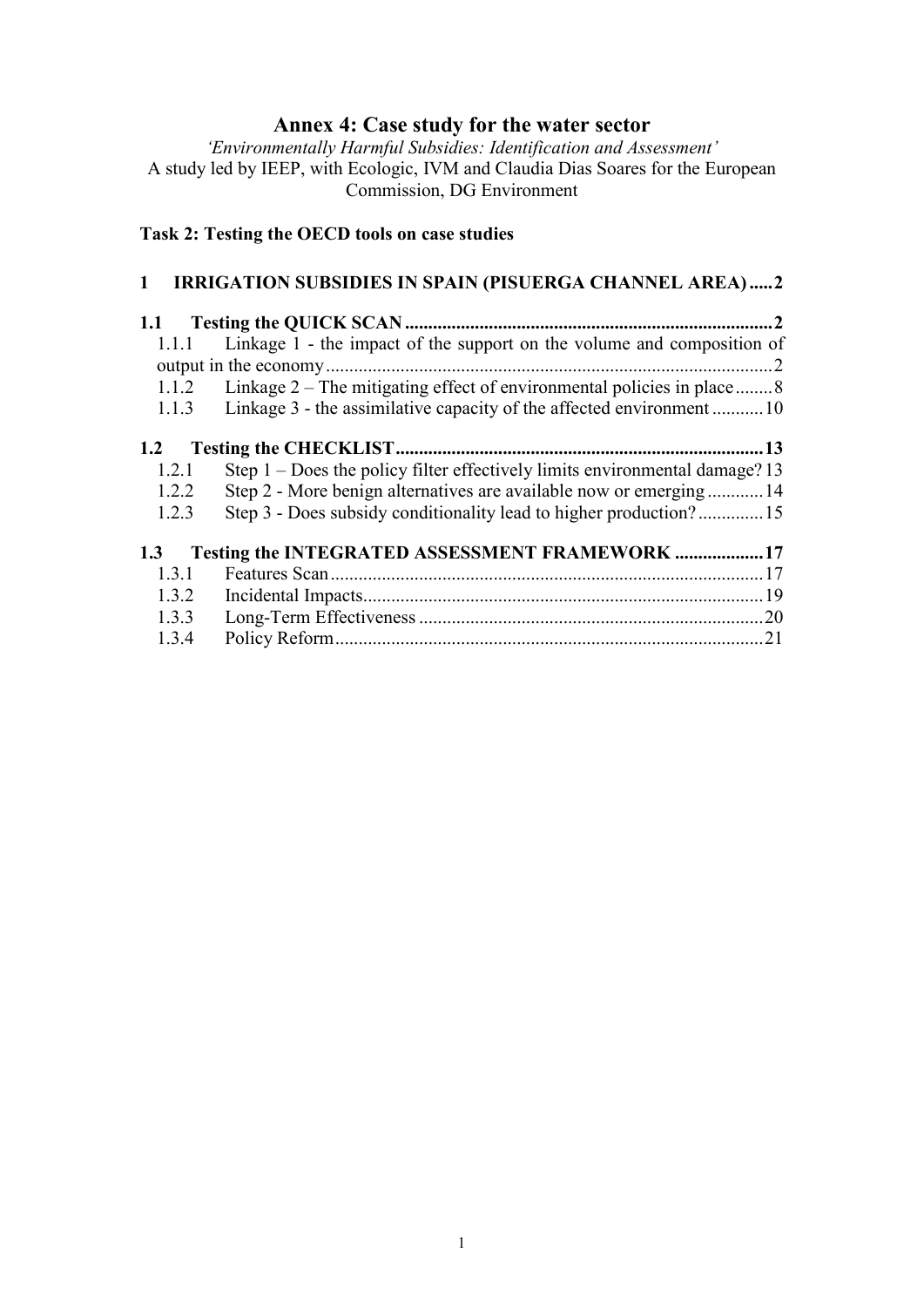## **1 IRRIGATION SUBSIDIES IN SPAIN (PISUERGA CHANNEL AREA)**

## **Introduction to the case study**

The authors acknowledge the complexity of irrigation water subsidies and emphasise that, for the purposes of this study, case studies aimed primarily to test the OECD tools' usefulness (quick scan, checklist and integrated assessment framework) and to allow a broad brush assessment of the potential environmental harm and the benefits of removal of a subsidy in the water sector. It is important to note that the economic data used in the present analysis build substantially on the literature available (see references). The case study focuses on information available for a specific irrigated area, the Community of irrigators of the Pisuerga Channel, in northern Spain. This is a relatively small area (about 10,000 ha) which can be regarded as fairly homogeneous. It should be noted that the Spanish territory is very heterogeneous in terms of climate conditions, water availability and agriculture practices. The water cost and tariffs applied also can vary substantially from region to region. Therefore economic estimates do not aim to represent the situation of the whole country. Nevertheless they offer insights that can be valid not only at local level, but also at regional and national level. When possible some general considerations have been made for the whole of Spain. Other considerations should be considered specific to the case of the Pisuerga Channel area only. Some lessons however could be drawn that are useful at EU level, especially in areas that, like Spain, suffer of relatively scarce water resources and relies on relatively low water prices for agriculture.

## 1.1 **Testing the QUICK SCAN**

## **1.1.1** *Linkage 1 - the impact of the support on the volume and composition of output in the economy*

| 1. Linkage 1 - the impact of the support on the volume and composition of output in the economy. This   |                                                                                                                                                                                                                                                                                                                                                                                                                                                                                                                                               |  |  |  |
|---------------------------------------------------------------------------------------------------------|-----------------------------------------------------------------------------------------------------------------------------------------------------------------------------------------------------------------------------------------------------------------------------------------------------------------------------------------------------------------------------------------------------------------------------------------------------------------------------------------------------------------------------------------------|--|--|--|
| identifies the link between the type of subsidy, its point of impact (input, output, profit or income), |                                                                                                                                                                                                                                                                                                                                                                                                                                                                                                                                               |  |  |  |
|                                                                                                         | the price elasticity of demand and supply associated with the activity subsidised and ultimately the                                                                                                                                                                                                                                                                                                                                                                                                                                          |  |  |  |
|                                                                                                         | impacts on the levels of production and consumption. This in turn is what creates pressure on the                                                                                                                                                                                                                                                                                                                                                                                                                                             |  |  |  |
|                                                                                                         | environment. The following points are required to describe the linkage.                                                                                                                                                                                                                                                                                                                                                                                                                                                                       |  |  |  |
|                                                                                                         | The subsidy is a support conditional on the purchase of a product. In this case the                                                                                                                                                                                                                                                                                                                                                                                                                                                           |  |  |  |
| Describe<br>the<br>1.1                                                                                  | subsidy supports the purchase of an input to agriculture production: water for                                                                                                                                                                                                                                                                                                                                                                                                                                                                |  |  |  |
| type of subsidy                                                                                         | irrigation.                                                                                                                                                                                                                                                                                                                                                                                                                                                                                                                                   |  |  |  |
|                                                                                                         |                                                                                                                                                                                                                                                                                                                                                                                                                                                                                                                                               |  |  |  |
|                                                                                                         | In Spain different water tariff systems are applied in different areas. Tariffs are<br>applied on the basis of the size of the area irrigated (per hectare), on the basis of<br>the volume of water used (per $m3$ ), or on both (two-part tariff). The per hectare<br>tariff is the most common, and is applied in 82 per cent of the irrigated areas;<br>while the use of volumetric tariffs and two-part tariffs is quite limited<br>(respectively 13 and 5 per cent of the irrigated territory) (Ministerio de Medio<br>Ambiente, 2008a). |  |  |  |
|                                                                                                         | The fact that, in most cases, water pricing is based on area size rather than on the<br>actual volume of water used, together with the application of relatively low water<br>pricing in some areas, does not provide incentives to farmers to improve water use<br>efficiency, and has historically lead to relatively high level of consumption.                                                                                                                                                                                            |  |  |  |
|                                                                                                         | These considerations also applies to the case of the Pisuerga Channel area, were<br>water pricing is based on a fixed sum per unit of irrigated surface. The price there<br>is relatively small (0.05 $\epsilon/m^3$ in 2002) and it is considered to be insufficient to<br>cover the full costs of water supply and externality costs.                                                                                                                                                                                                       |  |  |  |
| 1.2 What is the point                                                                                   | The point of impact is on input use, specifically the access to natural resources                                                                                                                                                                                                                                                                                                                                                                                                                                                             |  |  |  |
| of<br>impact                                                                                            | (water) below opportunity costs. This in turn reduces the variable costs of                                                                                                                                                                                                                                                                                                                                                                                                                                                                   |  |  |  |
| <i>(conditionality)</i><br>of                                                                           |                                                                                                                                                                                                                                                                                                                                                                                                                                                                                                                                               |  |  |  |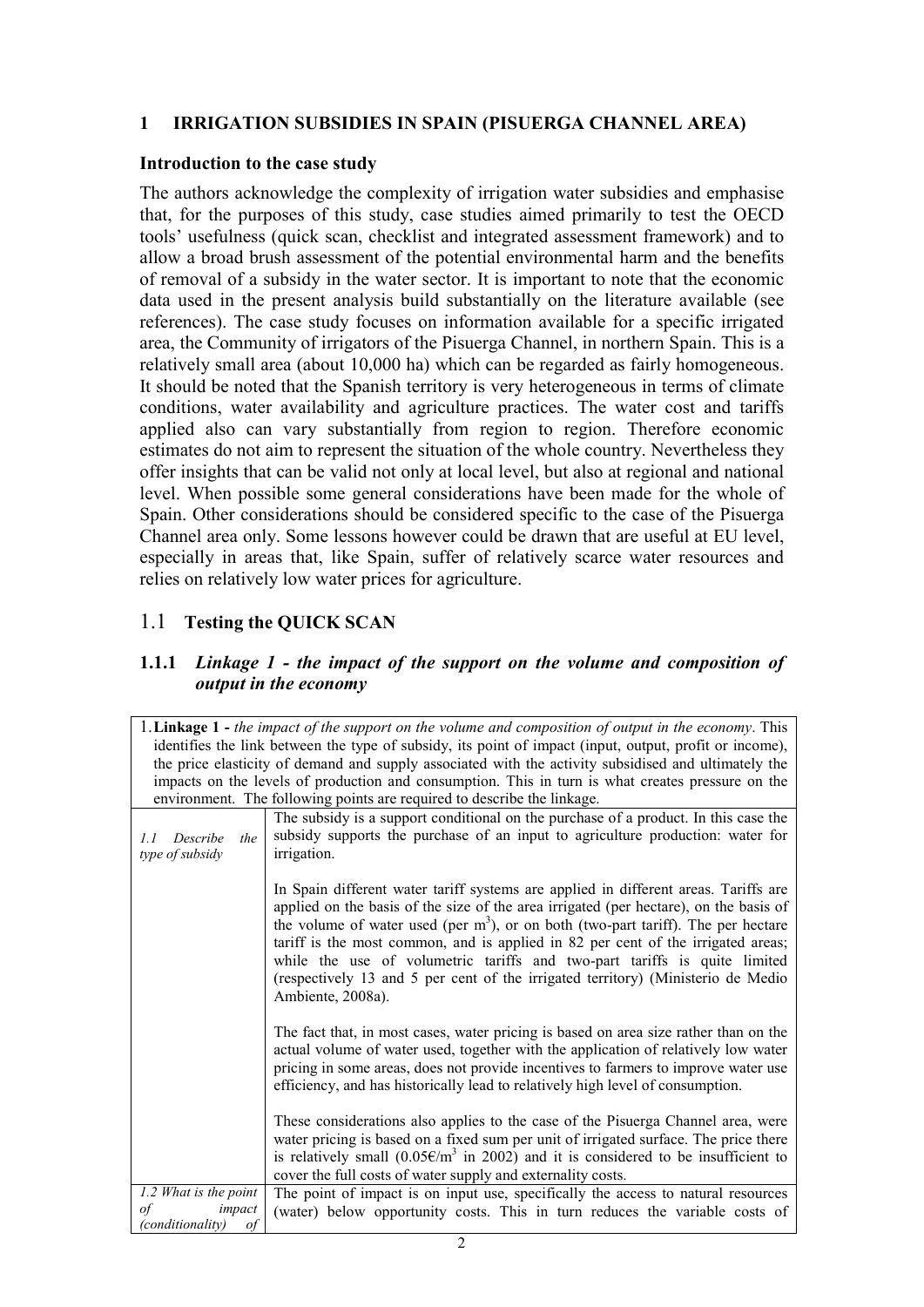| the subsidy                                                            | production.                                                                                                                                                                                                                                                                                                                                                                                                                                                                                                                                                                                                                                                                                                                                                                                          |
|------------------------------------------------------------------------|------------------------------------------------------------------------------------------------------------------------------------------------------------------------------------------------------------------------------------------------------------------------------------------------------------------------------------------------------------------------------------------------------------------------------------------------------------------------------------------------------------------------------------------------------------------------------------------------------------------------------------------------------------------------------------------------------------------------------------------------------------------------------------------------------|
| $\overline{1.3}$ What are the<br>intended recipients<br>of the subsidy | The intended recipients are the finished product producers - i.e. farmers.                                                                                                                                                                                                                                                                                                                                                                                                                                                                                                                                                                                                                                                                                                                           |
| $1.4$ Size<br>of the<br>subsidy                                        | The size of a subsidy for irrigation can be assessed as follow:                                                                                                                                                                                                                                                                                                                                                                                                                                                                                                                                                                                                                                                                                                                                      |
|                                                                        | Subsidy = (water value – water price to farmers) * yearly water consumption $(m^3)$<br>for irrigation                                                                                                                                                                                                                                                                                                                                                                                                                                                                                                                                                                                                                                                                                                |
|                                                                        | On the basis of data from Gómez-Limón and Riesgo (2003) and a study by Berbel<br>and Gómez-Limón (1999) it is possible to assess the size of subsidies in the<br>Pisuerga Channel area.                                                                                                                                                                                                                                                                                                                                                                                                                                                                                                                                                                                                              |
|                                                                        | Water value. The first step to asses the size of the subsidy for irrigation is to<br>establish the full cost/value of water. According to the full-cost recovery principle,<br>this should take into account production costs and externality costs. It should be<br>noted that, while assessing financial costs can be relatively straightforward,<br>externality costs can be difficult to estimate. In principle it could be argued that<br>water pricing should cover at least the financial costs of supply (ie operating and<br>capital costs). The Water Framework Directive (WFD) requires also that<br>environmental costs are taken into account. In this case study we attempted to<br>estimate both costs, on the basis of information and assumptions available from<br>the literature. |
|                                                                        | Gómez-Limón and Riesgo (2004) noted the difficulty to establish the real cost of<br>irrigation water that should be used by each member state to implement the WFD.<br>As far as Spain is concerned, only a few studies have been carried out to estimate<br>such cost, giving results that range from 0.01 to 0.11 $/m3$ . This wide range of costs<br>is due to the different levels of analysis (basin, smaller hydrological system or a<br>single irrigated area) used for this purpose and the kinds of costs considered (see<br>for example Massaruto, 2002).                                                                                                                                                                                                                                  |
|                                                                        | Gómez-Limón and Riesgo identified a number of possible irrigation water prices<br>(higher than the current level), in particular:                                                                                                                                                                                                                                                                                                                                                                                                                                                                                                                                                                                                                                                                    |
|                                                                        | • A 'medium' price of 0.04 $\epsilon/m^3$ that would cover the financial costs of supply.<br>• A 'Full Cost Recovery (FCR)' price of 0.06 $\epsilon/m^3$ which would be a tough<br>application of full-cost-recovery principle, including a provision for<br>environmental costs.<br>In this analysis we refer to the medium price as a 'minimum' price level to cover<br>at least financial costs, and the FCR price as an 'ideal' price if externalities were<br>to be taken into consideration.                                                                                                                                                                                                                                                                                                   |
|                                                                        | Water price to farmers. The second step is to identify the water pricing applied<br>to farmers for irrigation. According to Gómez-Limón and Riesgo, water pricing in<br>the Duero Valley <sup>1</sup> in 2003 was based on a fixed sum per unit of irrigated surface.<br>The water tariff was $\epsilon$ 60.59 /ha, equivalent to a volumetric tariff of 0.010 /m <sup>3</sup> .                                                                                                                                                                                                                                                                                                                                                                                                                     |
|                                                                        | Water consumption. The third step is to establish the average yearly<br>consumption of water for irrigation purposes in Spain.<br>According to Gómez-Limón and Riesgo (2003), the water consumption in the<br>Pisuerga Channel was about 7000 m <sup>3</sup> /ha/year, ie about 70M m <sup>3</sup> /year.<br>It should be noted that, if one were to assume that similar subsidies were applied<br>in the whole of Spain, the overall water consumption for irrigation in the country<br>should be assessed. According to the Spanish Ministry of Environment (2007)<br>water consumption for irrigation in 2005 was about $16,500 \text{ Mm}^3$ .                                                                                                                                                   |

<sup>1</sup> Community of Irrigators of the Pisuerga Channel, in the north of Spain

<u>.</u>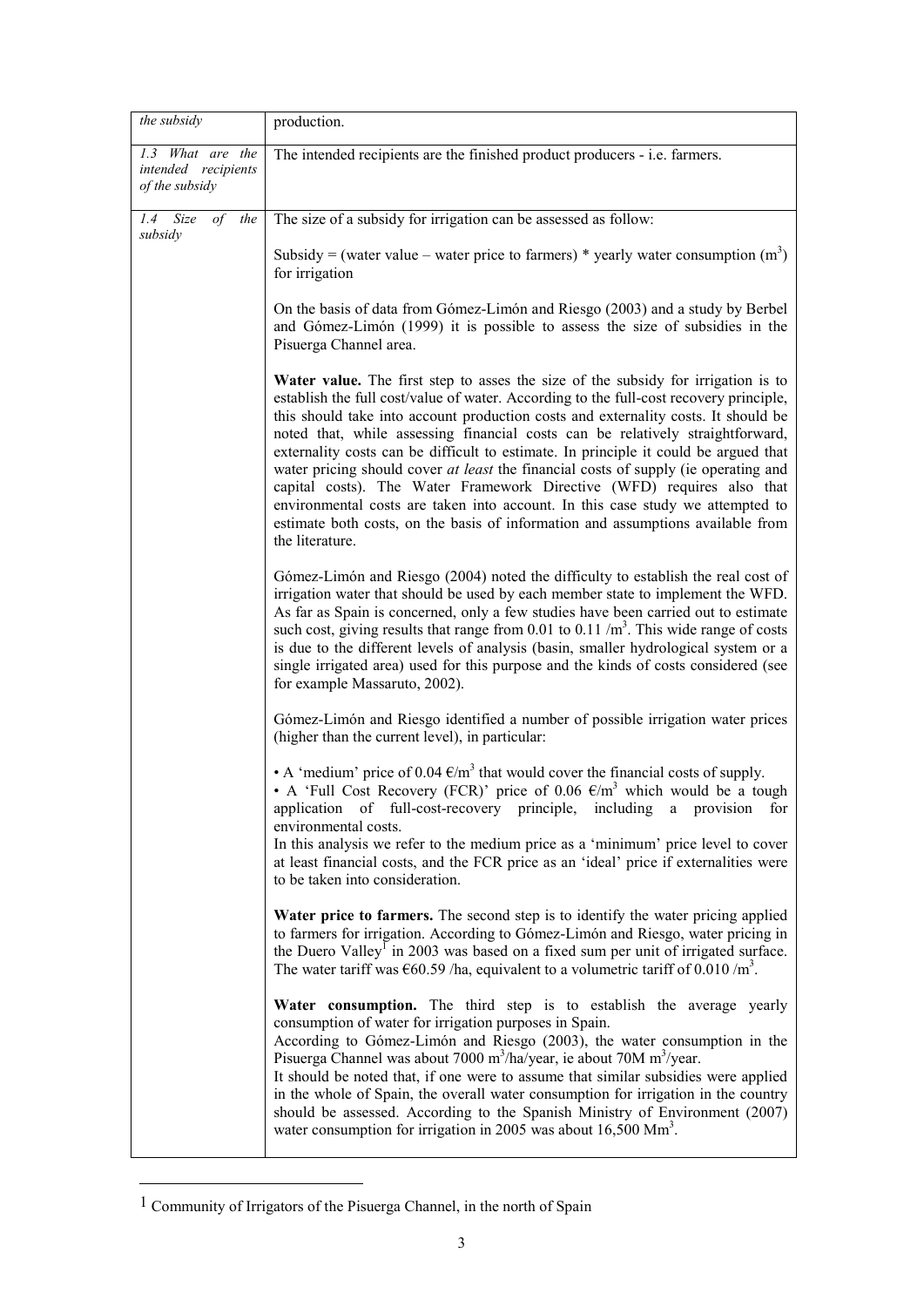#### **Subsidy:**

#### *Local level – the Pisuerga Channel area*

Considering a water price of  $0.04 \epsilon/m^3$  based on (financial) cost recovery, the size of water subsidy for irrigation in the Pisuerga Channel is 2.1 M€/year. Considering a water price of 0.06€/ha (FCR price) the subsidy is about  $€3.5$ /year. Table 1 below summarises the estimated size of subsidy for different price assumptions.

Table 1 Estimated amount of water subsidies for irrigation in the Community of Irrigators of the Pisuerga Channel

|                |                 |      | <b>Subsidy</b>                        |
|----------------|-----------------|------|---------------------------------------|
| $\epsilon/m^3$ | Mm <sup>3</sup> |      | $E$ /year                             |
| 0.01           | 70              |      |                                       |
| 0.04           |                 | 0.03 | 2.1                                   |
| 0.06           |                 | 0.05 | 35                                    |
|                |                 |      | <b>Consumption</b> Price differential |

*Source: Own calculations based on Gomez-Limon and Riesgo (2004)* 

#### *National level – order of magnitude in Spain*

As mentioned in the introduction, water tariffs change widely across Spain hence it may be a too strong assumption to consider the Pisuerga Channel area as representative of the whole country. However, the price scenarios used by Gómez-Limón and Riesgo (2003) can be compared to the average irrigation water prices in Spain and some considerations can be made regarding at least the order of magnitude of subsidies in the country.

In order to broadly estimate the size of irrigation subsidies for the whole country, we looked at the average payment for irrigation water services (surface and underground water) in Spain as estimated by the Spanish Ministry of the Environment (2007b), which is about 0.05  $\epsilon/m^3$ .<sup>2</sup> The price is above the water price in the Pisuerga Channel and also above the financial cost recovery estimated by Gómez-Limón and Riesgo (2004). No estimate was found on the actual financial cost of water for the whole Spain, nor for full cost recovery estimates. Hence the FCR price used for the Pisuerga Channel has been used as a lower bound to estimate the level of subsidy in the whole country. This is meant to provide an order of magnitude rather than an exact size of the subsidy, and should be taken as a minimum value.

Water consumption for irrigation in 2005 was about 16,500 millions  $m^3$ .<sup>3</sup> Recalculating the subsidy using the FCR price of 0.06  $\epsilon/m^3$  as a benchmark for full cost recovery, the amount of subsidy in the whole Spain would be about 165 M€/year (see Table 3). Again, given the difficulty of estimating the real externality costs of water, and the differences across water pricing in the country, this is not meant to be an exact value, but rather to given an order of magnitude of the size of water subsidies in Spain.

Table 2 Estimated amount of water subsidies for irrigation in Spain – Ministry of Environment average price

2 Ministerio de Medio Ambiente (Ministry of Environment). 2007. Precios y costes de los Servicios del Agua en España - Informe integrado de recuperación de costes de los servicios de agua en España. Artículo 5 y anejo III de la Directiva Marco de Agua

<u>.</u>

- 3 Ministerio de Medio Ambiente (Ministry of Environment). 2007. Perfil Ambiental de España 2007. Informe basado en indicadores.
- 4 Gómez-Limón, J.A. and Riesgo, L. 2004. Irrigation water pricing: differential impacts on irrigated farms. Agricultural Economics 31 (2004) 47–66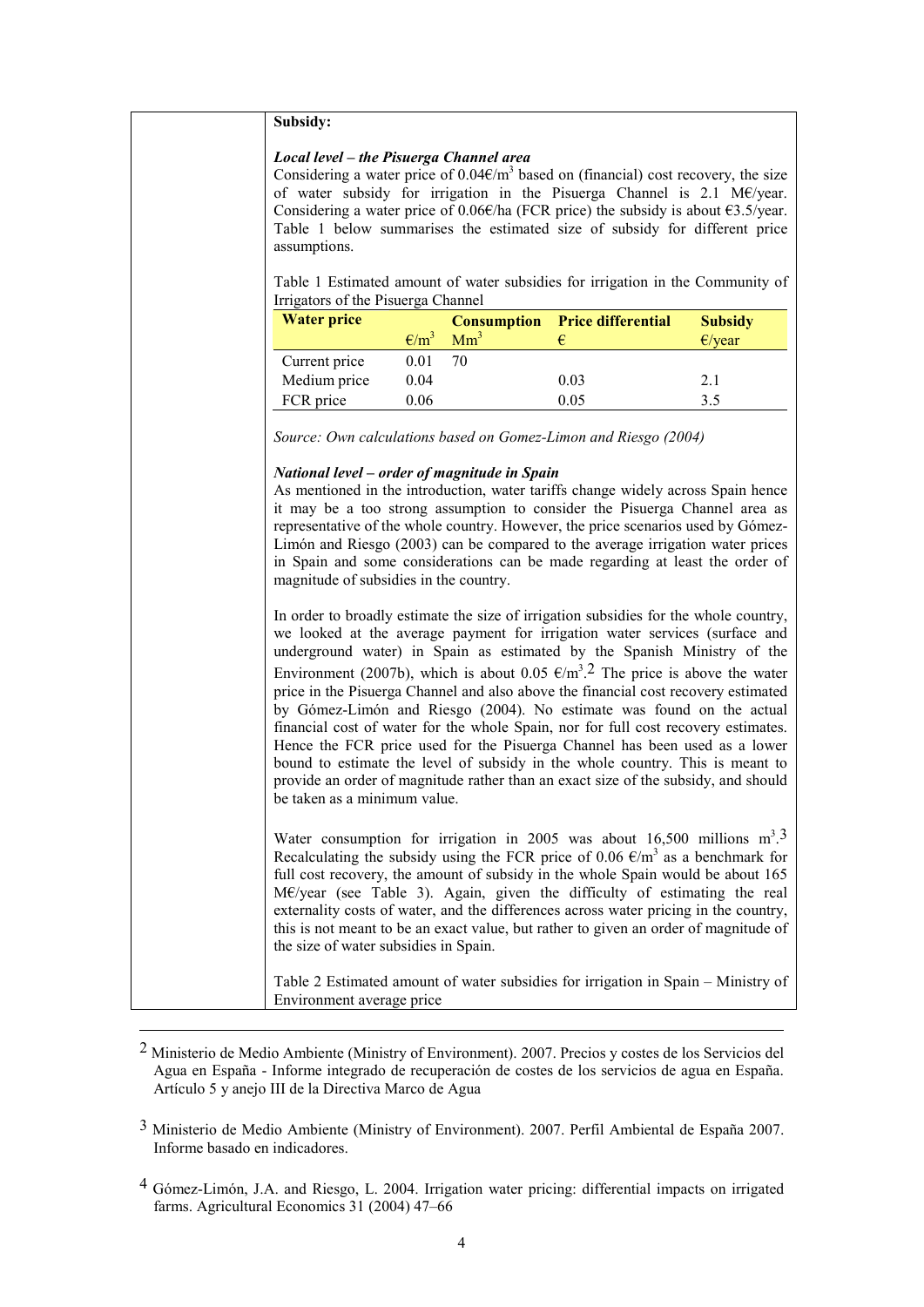|                     | <b>Water price</b>                                                                                                                                                                                                                                                                                                                                                                                                                                                                                                                          |                                                                                                                                |                                                                                                                                                                                            | <b>Subsidy</b>                                                                                                                                                                          |
|---------------------|---------------------------------------------------------------------------------------------------------------------------------------------------------------------------------------------------------------------------------------------------------------------------------------------------------------------------------------------------------------------------------------------------------------------------------------------------------------------------------------------------------------------------------------------|--------------------------------------------------------------------------------------------------------------------------------|--------------------------------------------------------------------------------------------------------------------------------------------------------------------------------------------|-----------------------------------------------------------------------------------------------------------------------------------------------------------------------------------------|
|                     | $\epsilon/m^3$                                                                                                                                                                                                                                                                                                                                                                                                                                                                                                                              | <b>Consumption (2007)</b><br>M m <sup>3</sup>                                                                                  | €                                                                                                                                                                                          | <b>Price differential</b><br>$M \in$                                                                                                                                                    |
|                     |                                                                                                                                                                                                                                                                                                                                                                                                                                                                                                                                             |                                                                                                                                |                                                                                                                                                                                            |                                                                                                                                                                                         |
|                     | 0.05<br>Current price                                                                                                                                                                                                                                                                                                                                                                                                                                                                                                                       | 16,500                                                                                                                         |                                                                                                                                                                                            |                                                                                                                                                                                         |
|                     | FCR price<br>0.06                                                                                                                                                                                                                                                                                                                                                                                                                                                                                                                           |                                                                                                                                | 0.01                                                                                                                                                                                       | 165                                                                                                                                                                                     |
|                     | Source: own calculation based on Gómez-Limón and Riesgo (2004) <sup>4</sup> and<br>Ministerio de Medio Ambiente (2007) <sup>3</sup>                                                                                                                                                                                                                                                                                                                                                                                                         |                                                                                                                                |                                                                                                                                                                                            |                                                                                                                                                                                         |
|                     |                                                                                                                                                                                                                                                                                                                                                                                                                                                                                                                                             |                                                                                                                                |                                                                                                                                                                                            |                                                                                                                                                                                         |
| 1.5. Description of | Agriculture: Irrigated agriculture contributes to 2 percent on the Spanish GDP                                                                                                                                                                                                                                                                                                                                                                                                                                                              |                                                                                                                                |                                                                                                                                                                                            |                                                                                                                                                                                         |
| the sector          | and employs 4 per cent of the population. (Ministry of Environment, 2007).<br>According to official 1997 data, productivity of irrigated land was 339 000<br>PTAs/ha, against 48 000 PTAs/ ha of non-irrigated land, i.e. a 700 per cent<br>average improvement in productivity when water is available (Berbel and Gomez-<br>Limon, 1999) (respectively $\epsilon$ 2,040 and $\epsilon$ 290 - in 1999 terms). Irrigated agriculture<br>also sustains the agribusiness industry (canning, frozen vegetables, export<br>horticulture, etc.). |                                                                                                                                |                                                                                                                                                                                            |                                                                                                                                                                                         |
|                     | In 2006, irrigated agriculture in Spain was responsible for 50 per cent of<br>agricultural production, covering about 13.2 per cent of the cultivated area (about<br>3.3 M ha) and consuming between 70-80 per cent of total water supply (Ministry<br>of Environment, undated).                                                                                                                                                                                                                                                            |                                                                                                                                |                                                                                                                                                                                            |                                                                                                                                                                                         |
|                     | Table 3: Agriculture and irrigated area size in Spain                                                                                                                                                                                                                                                                                                                                                                                                                                                                                       |                                                                                                                                |                                                                                                                                                                                            |                                                                                                                                                                                         |
|                     | Year                                                                                                                                                                                                                                                                                                                                                                                                                                                                                                                                        | <b>Utilised agricultural areas</b>                                                                                             | <b>Irrigated</b>                                                                                                                                                                           | <b>Irrigated area compared</b>                                                                                                                                                          |
|                     |                                                                                                                                                                                                                                                                                                                                                                                                                                                                                                                                             | (UUA)                                                                                                                          | land (ha)                                                                                                                                                                                  | to UUA $(\%)$                                                                                                                                                                           |
|                     |                                                                                                                                                                                                                                                                                                                                                                                                                                                                                                                                             | (ha)                                                                                                                           |                                                                                                                                                                                            |                                                                                                                                                                                         |
|                     | 2002                                                                                                                                                                                                                                                                                                                                                                                                                                                                                                                                        | 25,254,678                                                                                                                     | 3,316,682                                                                                                                                                                                  | 13.1%                                                                                                                                                                                   |
|                     | 2003                                                                                                                                                                                                                                                                                                                                                                                                                                                                                                                                        | 25,029,424                                                                                                                     | 3,335,540                                                                                                                                                                                  | 13.3%                                                                                                                                                                                   |
|                     | 2004                                                                                                                                                                                                                                                                                                                                                                                                                                                                                                                                        | 24,942,736                                                                                                                     | 3,354,416                                                                                                                                                                                  | 13.4%                                                                                                                                                                                   |
|                     | 2005                                                                                                                                                                                                                                                                                                                                                                                                                                                                                                                                        | 24,973,015                                                                                                                     | 3,396,601                                                                                                                                                                                  | 13.6%                                                                                                                                                                                   |
|                     | 2006                                                                                                                                                                                                                                                                                                                                                                                                                                                                                                                                        | 25,096,200                                                                                                                     | 3,319,790                                                                                                                                                                                  | 13.2%                                                                                                                                                                                   |
|                     | About 30 per cent of water infrastructures is more than 100 years old. Losses in<br>the distribution systems are substantial, and the introduction of new technologies<br>is very difficult (Berbel and Gomez-Limon, 1999). Although irrigation techniques<br>have been improving in recent years, inefficient techniques are still relatively wide<br>spread (see table below).                                                                                                                                                            |                                                                                                                                |                                                                                                                                                                                            |                                                                                                                                                                                         |
|                     |                                                                                                                                                                                                                                                                                                                                                                                                                                                                                                                                             |                                                                                                                                |                                                                                                                                                                                            |                                                                                                                                                                                         |
|                     | Table 4: Overview of types of irrigation and irrigated crop patterns in Spain                                                                                                                                                                                                                                                                                                                                                                                                                                                               |                                                                                                                                |                                                                                                                                                                                            |                                                                                                                                                                                         |
|                     | <b>Technology</b>                                                                                                                                                                                                                                                                                                                                                                                                                                                                                                                           | Water<br>source                                                                                                                | <b>Timing</b>                                                                                                                                                                              | <b>Crop types</b>                                                                                                                                                                       |
|                     | 69% gravity (furrows<br>flooding)<br>and<br>widespread in many<br>areas, traditional<br>24%<br>sprinklers,<br>especially<br>plateau/inland areas<br>17% drip irrigation,<br>especially<br>Mediterranean coastal<br>areas<br>Source: Ecologic 2007                                                                                                                                                                                                                                                                                           | 71% surface<br>28% aquifers<br>$1\%$<br>return<br>flows<br>$\leq$ 1% purified<br>$<1\%$<br>in<br>desalinised<br>seawater<br>in | Generally<br>permanent<br><sub>or</sub><br>support in most<br>regions.<br>Where<br>there is enough<br>rainwater,<br>irrigation<br>1S<br>temporary,<br>e.g.<br>in Cantabria and<br>Asturias | Continental areas:<br>maize,<br>beet,<br>cereals<br>Mediterranean<br>areas:<br>citrus,<br>horticulture, rice<br>South:<br>maize,<br>tobacco,<br>rice,<br>horticulture,<br>olives, fruit |
|                     | The Pisuerga channel area: this irrigated area covers about 10,000 ha, on which<br>about 1000 irrigators are farming. In 2000 the main crops cultivated were winter<br>cereals (50.6 per cent), alfalfa (17.6 per cent) sugar beet (16.2 per cent), maize<br>(8.3 per cent), sunflower (2.5 per cent) and other minor crops (4.7 per cent). The<br>official water allocation (maximum level of water available to farmers) was 8,100<br>$m^3$ /ha/year, but on average only 7,000 m <sup>3</sup> /ha was consumed. The most widely          |                                                                                                                                |                                                                                                                                                                                            |                                                                                                                                                                                         |

system of irrigation used is gravity irrigation. Sprinkler irrigation is used only for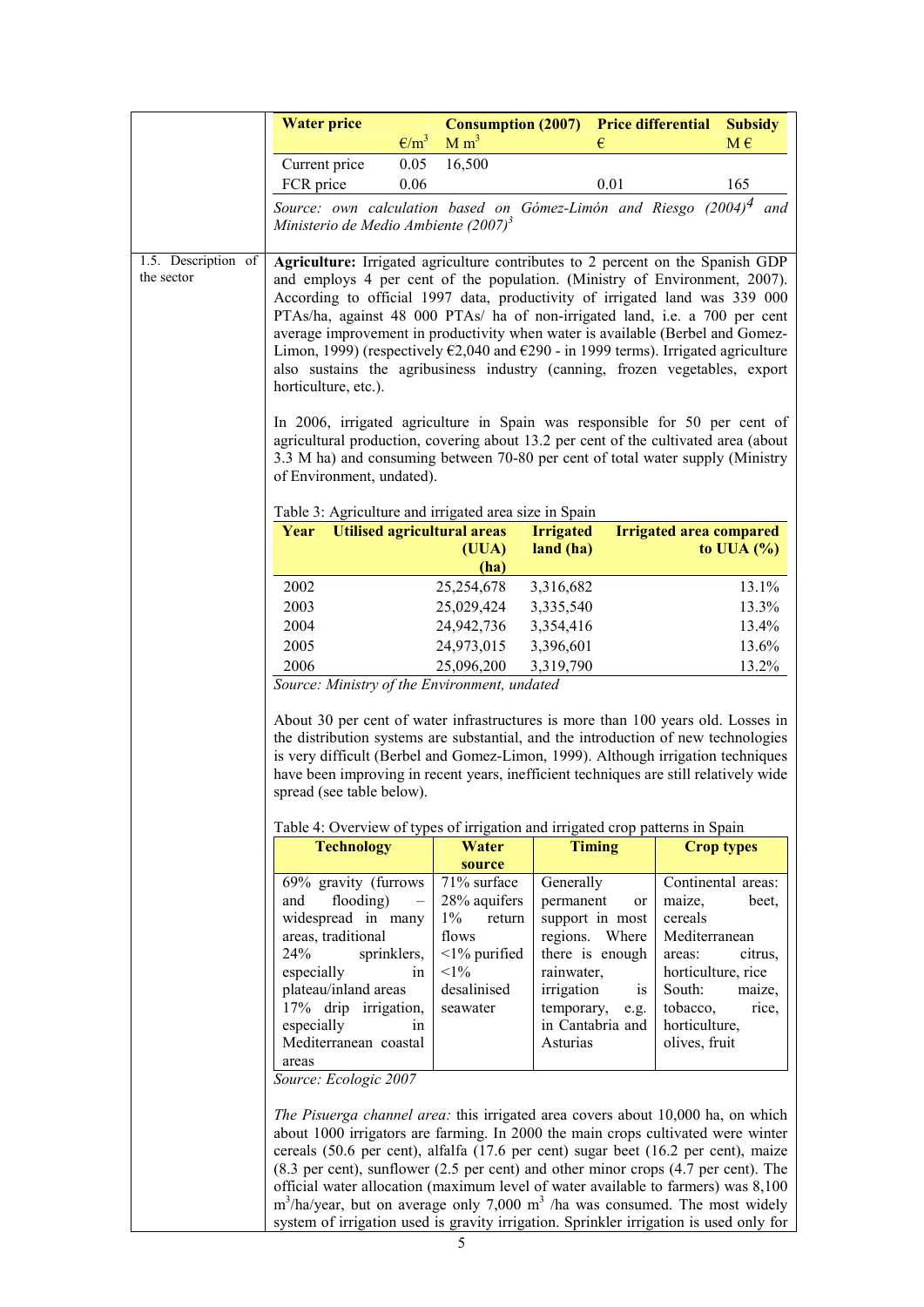|                                                                                           | sugar beet and alfalfa.                                                                                                                                                                                                                                                                                                                                                                                                                                                                                                                                                                                                                                                                                                                                                                       |
|-------------------------------------------------------------------------------------------|-----------------------------------------------------------------------------------------------------------------------------------------------------------------------------------------------------------------------------------------------------------------------------------------------------------------------------------------------------------------------------------------------------------------------------------------------------------------------------------------------------------------------------------------------------------------------------------------------------------------------------------------------------------------------------------------------------------------------------------------------------------------------------------------------|
|                                                                                           | Water management: Water management responsibilities in Spain are divided<br>between different levels of government: River Basin Authorities (Confederaciones<br>Hidrográficas) that depend of the central government's Ministry of the<br>Environment for the management of shared river basins; Water Management<br>Agencies (Agencias del Agua) that depend of autonomous regional governments<br>for river basins that are entirely within one autonomous region; autonomous<br>regional governments for the management of protected natural areas; local<br>governments in issues pertaining to public water supply; and irrigator associations<br>(Confederaciones de regantes) for management and distribution of irrigation water<br>among their members (Hernández-Mora et al, 2007). |
|                                                                                           | The 'Confereraciones de regantes' are farmers' associations, which distribute<br>water to the individual members of the irrigation units. There are different<br>typologies of associations, depending on the type of rights attributed to the water<br>users (Ministerio de Medio Ambiente 2008b):<br>• Traditional 'comunidad de regantes': these associations own all the irrigation                                                                                                                                                                                                                                                                                                                                                                                                       |
|                                                                                           | installations, including the main canals<br>• State Plans 'Comunidad de regantes' (nuevos regadios): the main reservoirs<br>and canals are built, maintained and exploited by the government, while the<br>associations of irrigators manage the secondary canals and other irrigation<br>infrastructures                                                                                                                                                                                                                                                                                                                                                                                                                                                                                     |
|                                                                                           | • Entities which only use underground water: associations of irrigators whose<br>common objective is the common exploitations of a well or group of wells.<br>They typically pay for all drilling, installation, operation and maintenance<br>cost                                                                                                                                                                                                                                                                                                                                                                                                                                                                                                                                            |
| 1.6. Price elasticity<br>demand<br>of<br>and<br>supply of the input<br>and output markets | A number of studies (Varela-Ortega et al. (1998), Gómez-Limón and Berbel<br>(2000) and Feijoó et al. (2000)) indicate that water pricing may not stimulate<br>reduced water consumption, due to the low elasticity of demand for irrigation<br>water. Elasticity, however, tend to vary according to local conditions.<br>Berbel and Gómez-Limón (2000) analysed the elasticity of demand in three<br>irrigation units, which were considered a representative sample of Spanish<br>irrigated agriculture:                                                                                                                                                                                                                                                                                    |
|                                                                                           | Comunidad de Regantes Bembezar (Sevilla)<br>Comunidad de Regantes Fuente Palmera (Cordoba)<br>Comunidad de Regantes Bajo Carrión (Palencia)                                                                                                                                                                                                                                                                                                                                                                                                                                                                                                                                                                                                                                                   |
|                                                                                           | For each area the authors identified specific demand curves, which depend upon<br>the local conditions of climate, soil and technical environment. Each demand<br>curve was in turn divided into three segments according to how elastic the<br>quantity of water demanded is to changes in water price:<br>Segment A (inelastic): the farmer makes a very small or zero response to<br>small price increases. Existing crop distribution and water demand remain                                                                                                                                                                                                                                                                                                                             |
|                                                                                           | the same.<br>Segment B (elastic): at further price increases the farmer responds to price by<br>reducing water consumption. Some water intensive crops are substituted by<br>crops that consume less water and/or non-irrigated crops.<br>Segment C (non-efficient): at very high price increases demand is again<br>inelastic, and there is no significant change in terms of crops and water<br>consumption.                                                                                                                                                                                                                                                                                                                                                                                |
|                                                                                           | Figure 1: Irrigation water demand                                                                                                                                                                                                                                                                                                                                                                                                                                                                                                                                                                                                                                                                                                                                                             |
|                                                                                           | 50<br>$\mathcal{C}$<br>40<br>30<br>Fuente Palmera                                                                                                                                                                                                                                                                                                                                                                                                                                                                                                                                                                                                                                                                                                                                             |
|                                                                                           | Water Price (PTAs/m3)<br>20<br>$\mathbf{B}$<br>Bajo Carrion                                                                                                                                                                                                                                                                                                                                                                                                                                                                                                                                                                                                                                                                                                                                   |
|                                                                                           | 10<br>0                                                                                                                                                                                                                                                                                                                                                                                                                                                                                                                                                                                                                                                                                                                                                                                       |

0 1000 2000 3000 4000

5000 6000 7000 8000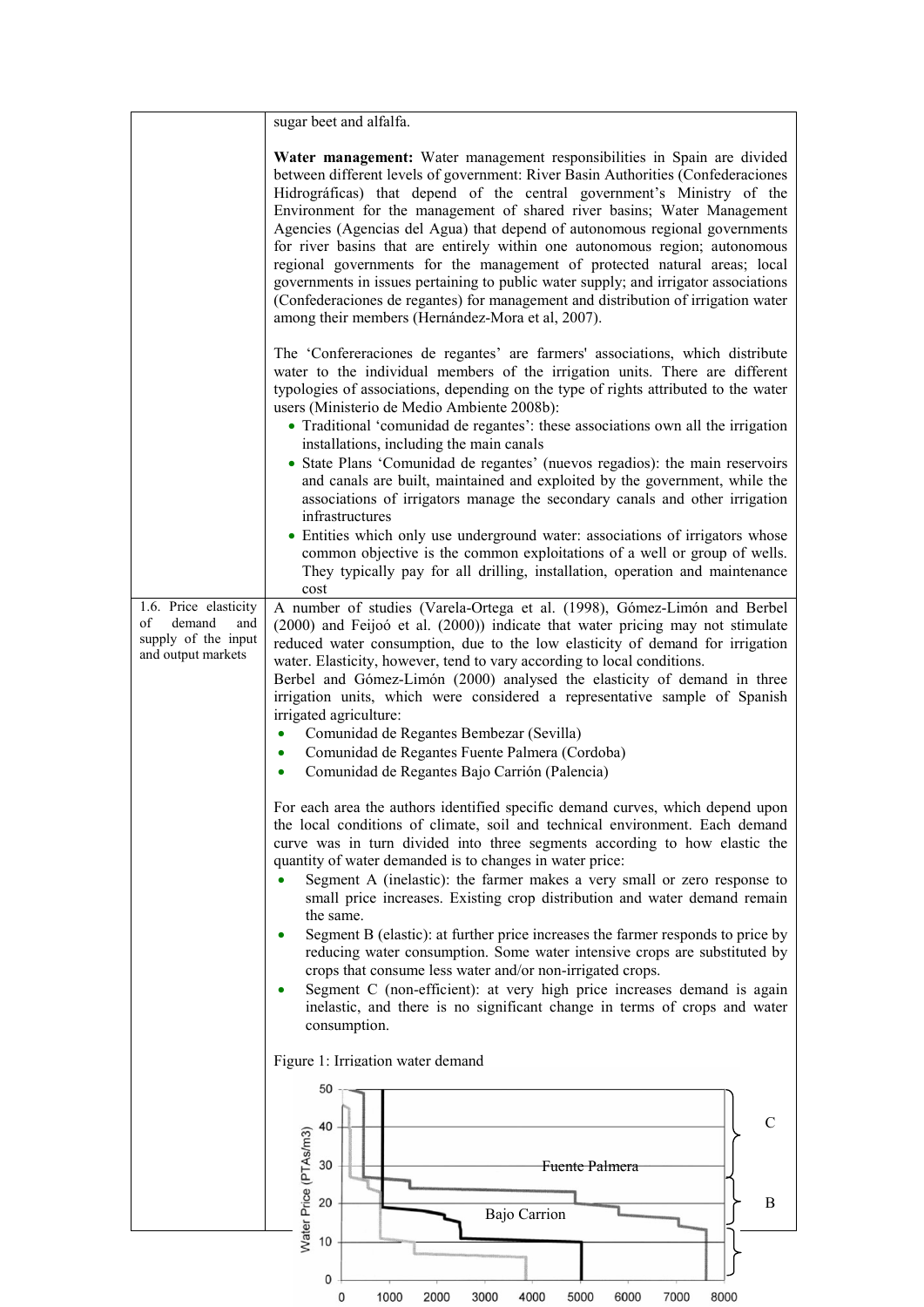Bembezar A

*Source: Adapted from Berbel and Gómez-Limón, 2000*  The water price ranges corresponding to each demand segment are shown below:

Tab 5: Demand segment  $(\text{\textsterling}/\text{\textsf{m}}^3)^*$ 

| <b>Segment</b>                                                                                         |  | <b>Bembezar</b> Fuente Palmera                                                                                  | <b>Bajo Carrión</b>      |
|--------------------------------------------------------------------------------------------------------|--|-----------------------------------------------------------------------------------------------------------------|--------------------------|
| A (small price increase -<br>inelastic)                                                                |  | $0-0.08 \text{ } \infty/m^3$ 0-0.04 $\infty/m^3$                                                                | $0 - 0.06 \text{ E/m}^3$ |
| <b>B</b> (medium price increase -<br>elastic)                                                          |  | $0.08 - 0.16 \text{ } \infty$ $(m^3 \quad 0.04 - 0.16 \text{ } \infty$ $(m^3 \quad 1.07 - 0.11 \text{ } \infty$ |                          |
| C (high price increase -<br>inelastic)                                                                 |  | $> 0.16 \text{ E/m}^3$ $> 0.16 \text{ E/m}^3$                                                                   | $> 0.11 \text{ E/m}^3$   |
| *Conversion rate 2000: 1 $ESP = 0.00601 \epsilon$<br>Source: adapted from Berbel and Gómez-Limón, 2000 |  |                                                                                                                 |                          |

In terms of crop plan, segment A is characterized by crops with high water consumption (cotton, corn, sugar beet).

As the price of water increases, i.e. moving towards segment B, corn is replaced by winter cereals (wheat, etc.) and sunflowers.

Segment C is characterized by the use of water almost exclusively for horticultural crops (onions, potatoes) with the rest of the land growing non-irrigated field crops (dry cereals and sunflower).

See table below for details on each irrigated area.

Table 6: Crop plan by demand segments

| <b>Segment</b> | <b>Bembezar</b>                                                          | <b>Fuente Palmera</b>                                                              | <b>Bajo Carrión</b>                                                                    |
|----------------|--------------------------------------------------------------------------|------------------------------------------------------------------------------------|----------------------------------------------------------------------------------------|
| A              | Cotton, corn, sugar<br>beet<br>and<br>vegetables                         | beet<br>Cotton, sugar<br>and vegetables                                            | Cotton,<br>beet<br>sugar<br>and alfalfa;<br>winter<br>cereals                          |
| B              | and<br>Cotton<br>corn<br>reduced:<br>sunflowers<br>and<br>wheat increase | and<br>Cotton<br>sugar<br>decrease;<br>beet<br>sunflowers<br>and<br>wheat increase | alfalfa<br>Corn<br>and<br>disappear;<br>cereals<br>increase; sunflowers,<br>sugar beet |
| C              | Wheat<br>and<br>sunflowers<br>not<br>irrigated;<br>vegetables            | Wheat<br>and<br>sunflowers<br>not<br>irrigated; vegetables                         | beet<br>Sugar<br>decreases;<br>winter<br>cereals<br>and<br>sunflowers increase         |

*Source: Berbel and Gómez-Limón, 2000* 

In terms of economic impacts, the authors highlight that higher water pricing can result in a significant reduction in farmers' income, depending on the elasticity level (see table below).

The fall in income is more severe in segment A (small change, inelastic demand), with a reduction ranging from 25 per cent (CR Fuente Palmera) to 40 per cent (the two other areas). Crop composition and water demand is more or less the maintained until the price reaches about  $\epsilon$ 0.05-0.09/m<sup>3</sup> (depending on the area). This implies that farm income will fall significantly before water consumption is affected.

In segment B substitutions and variations in crop plans take place as adaptations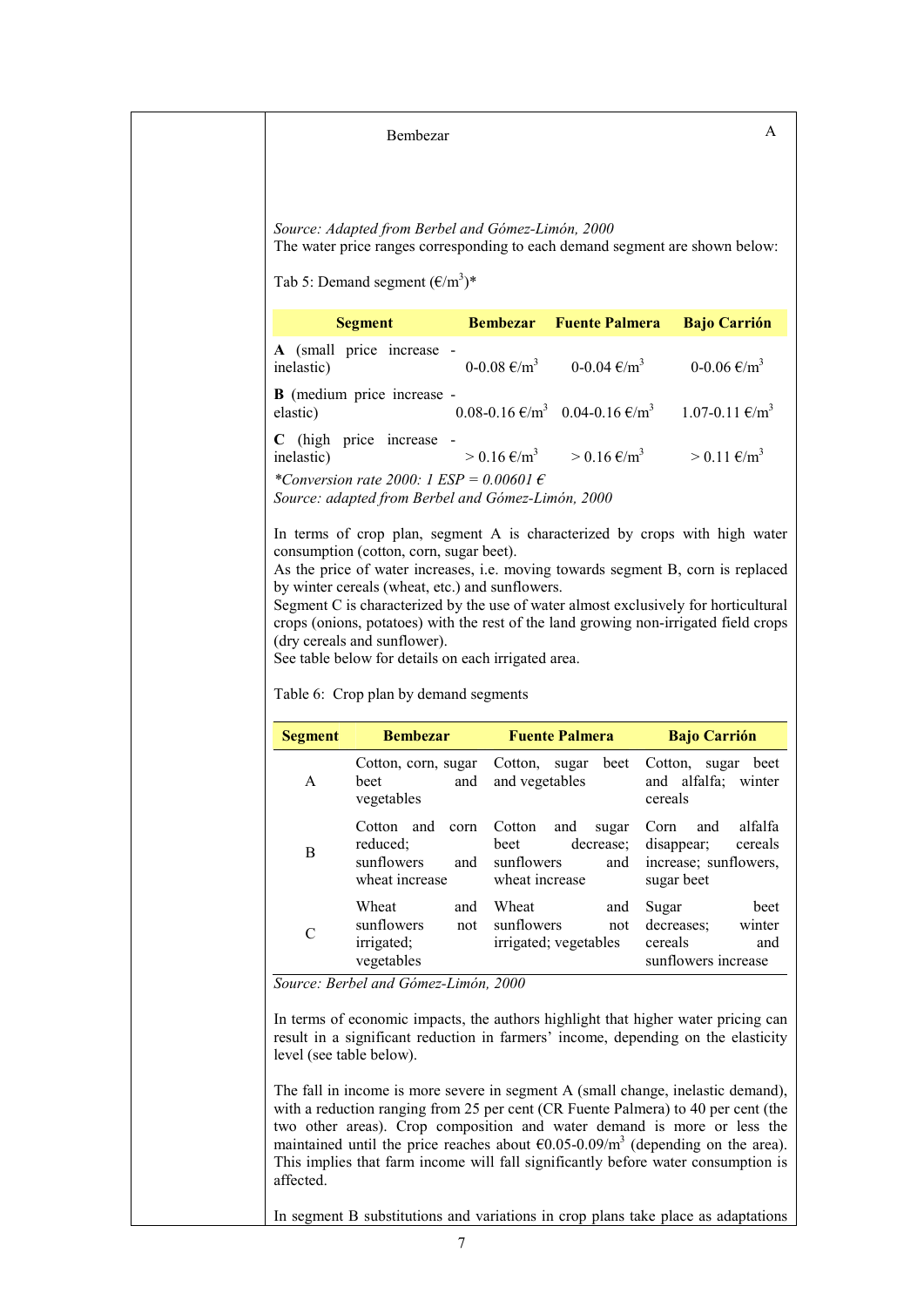| to further rises in the price of water. Falls in farm income are primarily due to the<br>substitution of more profitable water-demanding crops with other crops.                                                                                                                                                                                                                                                                                                                                                                                                                                                                                                                                                                                                                                                                                                                                                                                     |
|------------------------------------------------------------------------------------------------------------------------------------------------------------------------------------------------------------------------------------------------------------------------------------------------------------------------------------------------------------------------------------------------------------------------------------------------------------------------------------------------------------------------------------------------------------------------------------------------------------------------------------------------------------------------------------------------------------------------------------------------------------------------------------------------------------------------------------------------------------------------------------------------------------------------------------------------------|
| In segment C water prices rise beyond the economic viability of the agricultural<br>systems. This is not efficient from a political and economic point of view as water<br>demand is relatively inelastic, i.e. it does not respond to further price increases,<br>while public-sector revenues fall as the system cannot adapt to this price level.<br>In general it can be noted that, while water elasticity tends to be relatively low, it<br>varies across areas (e.g. depending on the technology used and crop alternatives<br>available) and it is related to the price range considered. It will be important to<br>identify the areas and conditions where consumption will be more sensitive to<br>price (i.e. where elasticity is higher) so that a small decrease in farmers' income<br>can lead to higher decreases in water consumption - in order to minimise the<br>impacts of a subsidy reform on income and ensure effectiveness. |
| It is also important to note that elasticity of water demand may change over time.<br>In particular, it is usually considered that that price elasticity of water tends to be<br>inelastic in the short-term but becomes more elastic over time. The scope and<br>extent of this case study did not allow to investigate the inter-temporal effects of<br>elasticities in detail, but we recommend that, if further initiatives on water<br>irrigation subsidy removal were to be taken, this issue is taken into consideration.                                                                                                                                                                                                                                                                                                                                                                                                                     |

# **1.1.2** *Linkage 2 – The mitigating effect of environmental policies in place*

|                                                                                                     | 2 Linkage $2$ – The mitigating effect of environmental policies in place – which takes into consideration |  |
|-----------------------------------------------------------------------------------------------------|-----------------------------------------------------------------------------------------------------------|--|
| policies and emission abatement techniques. Linkage 2 measures the emissions or environmental       |                                                                                                           |  |
| impacts that result from a volume of activity excluding those 'filtered' by environmental policies. |                                                                                                           |  |
| Note: Because of the complexity and data requirement difficulties associated with establishing      |                                                                                                           |  |
|                                                                                                     | linkages 2 and 3 here just draw qualitative conclusions or quantitative only where possible.              |  |
| Are there<br>2.1<br>any                                                                             | In the early 1990s the Water Management Regime (Water Abstraction                                         |  |
| environmental policies                                                                              | Plan) was launched in the Upper Guadiana basin to recover the over-drafted                                |  |
| in place or emission                                                                                | aquifer. It restricted water extractions and re-defined the previously established                        |  |
| abatement techniques                                                                                | water allotment rights of the private irrigators by reducing substantially their                          |  |
| which<br>mitigate<br>the<br>impacts of the support                                                  | entitled water assignments. The compulsory program established different                                  |  |
|                                                                                                     | annual maximum levels of water consumption depending on farm size. Larger                                 |  |
|                                                                                                     | farms had the highest water limitations. Farmers were not granted any                                     |  |
|                                                                                                     | compensation payment for their derived income loss and, hence, the social                                 |  |
|                                                                                                     | burden of the policy was supported directly by them.                                                      |  |
|                                                                                                     |                                                                                                           |  |
|                                                                                                     | Due to the low success of the programme, the Special Plan for the Upper                                   |  |
|                                                                                                     | Guadiana (SPUG, CHG, 2007) was enacted. The policy aimed to promote                                       |  |
|                                                                                                     | environmental sustainability through the elimination of groundwater overdrafts                            |  |
|                                                                                                     | and to maintain the rural and agrarian socio-economic structure by launching                              |  |
|                                                                                                     | special complementary rural development programs (Varela-Ortega et al.,                                   |  |
|                                                                                                     | $2007:1-2$ ).                                                                                             |  |
|                                                                                                     |                                                                                                           |  |
|                                                                                                     | Now there is a <b>licensing system</b> . Licenses are conditioned to water availability                   |  |
|                                                                                                     | and there is a hierarchy of uses (urban, irrigation, industry). There can be                              |  |
|                                                                                                     | modification of licenses – water per hectare, litres per person- without                                  |  |
|                                                                                                     | compensation. There is no seniority but some licenses can only be used when                               |  |
|                                                                                                     | water is available. In practice, it functions like 'water shares' in multifunctional                      |  |
|                                                                                                     | infrastructures. It establishes the rules for management of dams and aquifers                             |  |
|                                                                                                     | and penalises inefficient water use and/or incentivises efficient use. The system                         |  |
|                                                                                                     | allows for prosecution and establishes fines for illegal use. It provides for                             |  |
|                                                                                                     | substitution of waters (dams vs waste water for example) and includes some                                |  |
|                                                                                                     | compensation to farmers. Therefore, in Spain since 1999 there is limited water                            |  |
|                                                                                                     | trading (Law 46/1999). Although not an environmental policy per se (as water                              |  |
|                                                                                                     | trading main aim is to allocate water between users), the measure was also                                |  |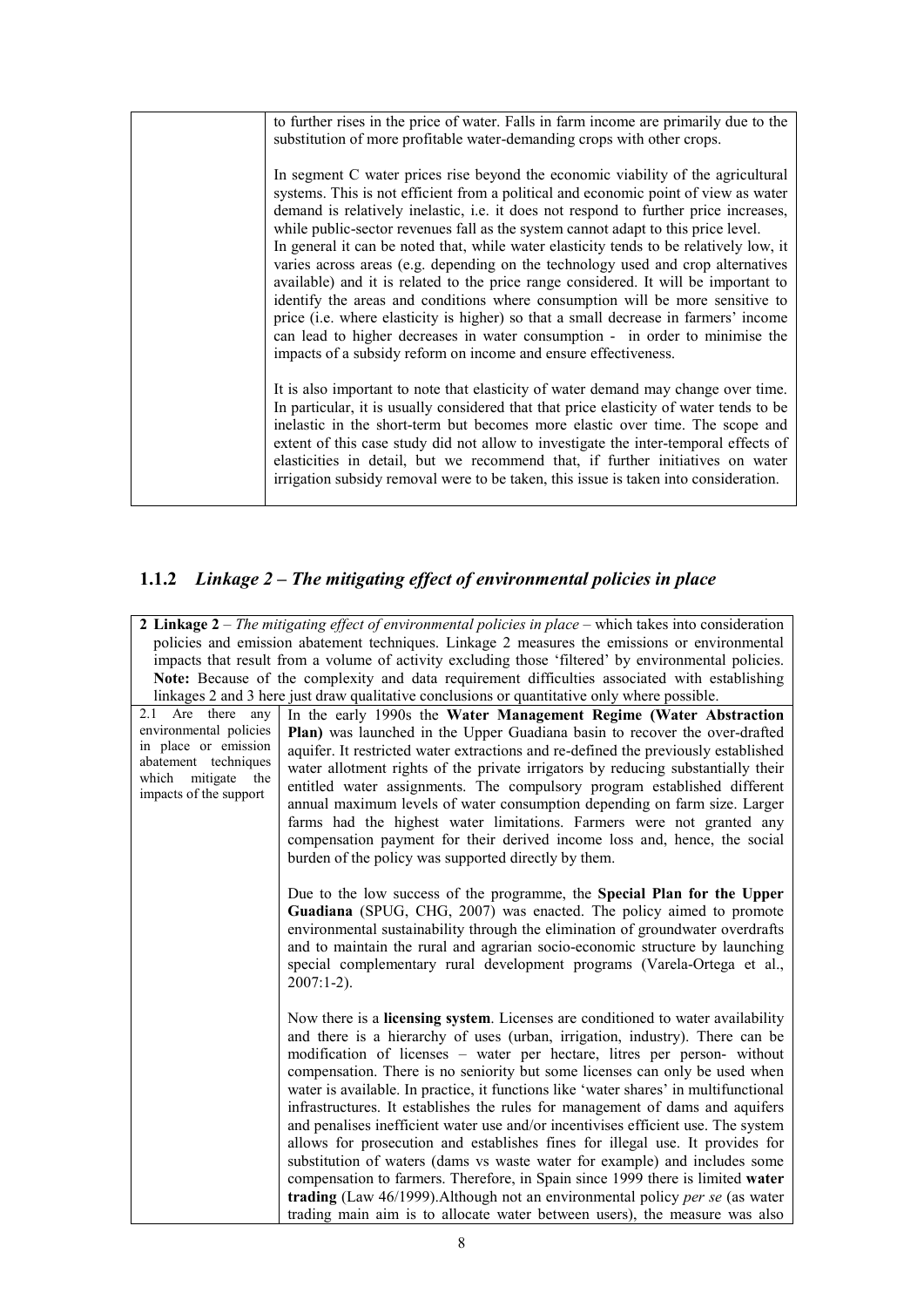|                                                                                                                                                     | meant to deal with overallocated water, reduced availability, growth pressures                                                                                                                                                                                                                                                                                                                                                                                                                                                                                                                                                                                                                                                                                                                                                                                                                                                                                                                                                                                                                                                                                                  |
|-----------------------------------------------------------------------------------------------------------------------------------------------------|---------------------------------------------------------------------------------------------------------------------------------------------------------------------------------------------------------------------------------------------------------------------------------------------------------------------------------------------------------------------------------------------------------------------------------------------------------------------------------------------------------------------------------------------------------------------------------------------------------------------------------------------------------------------------------------------------------------------------------------------------------------------------------------------------------------------------------------------------------------------------------------------------------------------------------------------------------------------------------------------------------------------------------------------------------------------------------------------------------------------------------------------------------------------------------|
|                                                                                                                                                     | and also to address new environmental objectives. Initially (1999) the water<br>trading system aimed at dealing with drought shortages (1991-95 drought) by<br>introducing flexibility in the license system. Between 2005-2007 new goals<br>were established, namely to deal with structural scarcity (overexploitation),<br>contribute to environmental objectives (environmental flow/aquifer balance)<br>and provide licenses to Regional Governments (states) for socio-economic<br>objectives.                                                                                                                                                                                                                                                                                                                                                                                                                                                                                                                                                                                                                                                                            |
|                                                                                                                                                     | Drip irrigation technologies have been subsidised in the region of Valencia<br>and the Guadalquivir river basin. These were expected to bring reductions in<br>water demand for irrigation and 'product output/fertilizer pressure' ratio (as<br>fertilizers are provided through irrigation water), reducing losses (García<br>Mollá, 2002, and Berbel, 2005, as in Berbel et al, 2007: 10, 18).                                                                                                                                                                                                                                                                                                                                                                                                                                                                                                                                                                                                                                                                                                                                                                               |
|                                                                                                                                                     | Since 2001, 95 per cent of the budget devoted to irrigation in Spain has been<br>targeted to finance modernisation projects. These have reached 1.3 M ha and<br>a budget of $64$ billion (Barbero, 2005, as in Berbel et al, 2007: 14). Such<br>investment intended to ensure proper conservation of irrigation districts raising<br>the efficiency of poorly maintained water structures dating back to before 1960.<br>Private and public gains were expected in the form of more efficient and<br>productive districts as well as water conservation and reduced pollution,<br>respectively. Beneficiary farmers had only to pay for 50 per cent of the project<br>cost and were granted preferential loans to meet their obligations. However,<br>even water prices set at full cost recovery have not been sufficient to finance<br>the projects, as irrigation systems are very old. Furthermore, projects have<br>become increasingly costly as they have been re-focused to include<br>structural, technological<br>and<br>environmental,<br>land planning/tenancy<br>components. Nevertheless, such projects have been praised and uncontested<br>(Berbel, et al 2007) |
|                                                                                                                                                     | Another policy able to mitigate the impact of subsidies is the cross-compliance<br>policy of the CAP, which incentivises farmers to achieve 'Good Agricultural<br>and Environmental Conditions' in their parcel, and comply with several<br>European Directives, five of which relate to the environment (the Wild Birds<br>Directive, the Groundwater Directive, the Sewage Sludge Directive, the<br>Nitrates Directive and the Habitats Directive) (Council Regulation 1782/2003)                                                                                                                                                                                                                                                                                                                                                                                                                                                                                                                                                                                                                                                                                             |
| 2.2<br>What<br>the<br>are<br>impacts<br>οf<br>the<br>environmental policies<br>in $place? - i.e.$<br>on<br>emissions<br>or<br>environmental impacts | The impact is low (in some cases negative, namely regarding subsidisation of<br>drip irrigation technologies in the region of Valencia) (see 2.1. above).<br>Some mitigation measures have been adopted over time to mitigate the impacts<br>of the support, namely to reduce water use and the pollution associated to such<br>use. However, the results thereof have not been very positive.                                                                                                                                                                                                                                                                                                                                                                                                                                                                                                                                                                                                                                                                                                                                                                                  |
| that result from<br>a<br>volume of activity.                                                                                                        | Regarding the Water Management Regime, authorities were not able to fully<br>develop and implement the water use limitation policy. High enforcement costs<br>led to a limited uptake of the policy and to the continuation of excessive water<br>mining above legally permitted levels. Since the prevailing institutional<br>framework of the Upper Guadiana basin did not induce more efficient water<br>management practices, the Special Plan for the Upper Guadiana (SPUG,<br>CHG, 2007) was enacted.                                                                                                                                                                                                                                                                                                                                                                                                                                                                                                                                                                                                                                                                     |
|                                                                                                                                                     | The results obtained with water trading were both positive and negative.<br>Among the first there were positive economic effects (it benefited the sellers<br>and the high profit irrigation areas of the Mediterranean). The system has<br>contributed to public goals on insuring water supplies (guarantee) and the<br>environment. Some of the sellers have used funding to improve technical<br>efficiency of irrigation distribution networks. The environmental authorities,<br>however, have not detected environmental impacts of reduced flows. Among<br>the negative results were the limited number of transactions (due to publicity,<br>legal issues and infrastructures limitations). Monopoly of supply led to higher<br>prices (abusive prices due to lack of competition and information). There was                                                                                                                                                                                                                                                                                                                                                          |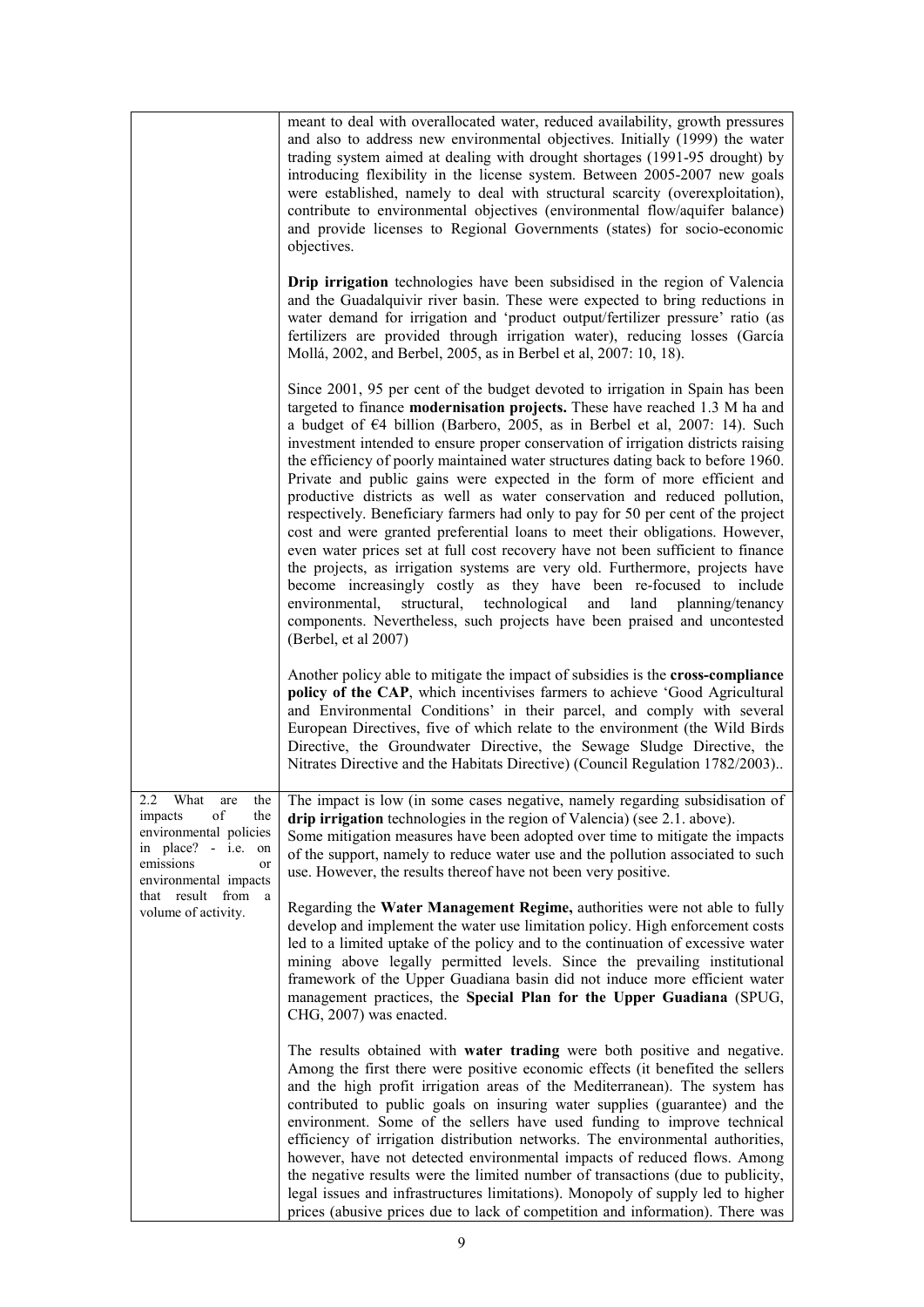| opposition of regional authorities because of economic impacts in deprived<br>areas – the point of irrigation development. There has been low regulation of<br>the process regarding prices and control, being necessary to reinforce<br>regulation (control) and transparency. In some areas the overall effect has been<br>negligible. Even with some trading of water, in south-eastern Spain water cost<br>is only around 2 per cent of total cultivation costs (Berbel et al, 2007: 4).                                                                                                                                                                                                                                                                                                                                                                                                                                                                                                                                                                                                                                                                                                                                                                                                                                                                                                                                                                                                                                                                                                                                                                                                                                                                                                                                                                                                                                                                                                                                                         |
|------------------------------------------------------------------------------------------------------------------------------------------------------------------------------------------------------------------------------------------------------------------------------------------------------------------------------------------------------------------------------------------------------------------------------------------------------------------------------------------------------------------------------------------------------------------------------------------------------------------------------------------------------------------------------------------------------------------------------------------------------------------------------------------------------------------------------------------------------------------------------------------------------------------------------------------------------------------------------------------------------------------------------------------------------------------------------------------------------------------------------------------------------------------------------------------------------------------------------------------------------------------------------------------------------------------------------------------------------------------------------------------------------------------------------------------------------------------------------------------------------------------------------------------------------------------------------------------------------------------------------------------------------------------------------------------------------------------------------------------------------------------------------------------------------------------------------------------------------------------------------------------------------------------------------------------------------------------------------------------------------------------------------------------------------|
| The subsidisation of drip irrigation technologies in the region of Valencia and<br>the Guadalquivir river basin did not reduce consumption rates. It rather<br>encouraged the planting of new crops, such as orchards and vegetables, that are<br>more water-demanding than the previous ones. Therefore, negative effects<br>resulted from the fact that changes in technology induced new crop patterns and<br>increased total water consumption (García Mollá, 2002, and Berbel, 2005, both<br>as in Berbel et al, 2007: 10, 18).                                                                                                                                                                                                                                                                                                                                                                                                                                                                                                                                                                                                                                                                                                                                                                                                                                                                                                                                                                                                                                                                                                                                                                                                                                                                                                                                                                                                                                                                                                                 |
| In the past, CAP subsidies heavily oriented towards water intensive crops (e.g.,<br>sugarbeet, cotton and cereals) and assigned according to production levels have<br>stimulated the adoption of irrigation practices (Sumpsi et al., 1998, Gomez-<br>Limón et al, 2002, Arriaza et al., 2003, Iglesias et al., 2004, as in Berbel et al<br>2007: 13). This was particularly evident in the case of cotton. Farmers' use of<br>water was driven by subsidies, as higher compensatory payments were given to<br>irrigate acreage than to non-irrigated acreage (Rainelli and Vermersch, 1998,<br>and Dubois de la Sablonière, 1997, as in Berbel et al, 2007: 13). With 'cross-<br>compliance' the economics of irrigation is due to become more guided by the<br>relative productivity of crops and water accessibility than by relative farm<br>subsidies granted to the crops, since it is less likely that water intensive cultures<br>will keep on being promoted through CAP subsidies. According to projections<br>based on actual data regarding the effects of cross compliance on water<br>consumption in Spain (Ministerio del Ambiente, 2008), there is a slight<br>reduction of 23.000 ha in irrigated area when compared to Agenda 2000. This<br>should represent a reduction of 156 hm <sup>3</sup> in total water use and 8,277 m <sup>3</sup> in use<br>per hectare. In terms of crop selection, there are different levels of change<br>depending on the region. The effects of the new CAP rules on water demand in<br>Spain are due to be important in continental areas (growing non-Mediterranean<br>crops), which are those mostly affected by the change in agricultural support<br>since the choice of crops in these areas has historically been influenced by the<br>subsidies provided. Effects instead are expected to be less relevant in areas<br>where fruits and vegetables are the primary irrigated crops, since these<br>cultivations provide high profits to farmers (even when subsidies are not<br>provided). |

# **1.1.3** *Linkage 3 - the assimilative capacity of the affected environment*

| Linkage $3$ - the assimilative capacity of the affected environment $-$ which represents the dose response |                                                                                                             |  |  |
|------------------------------------------------------------------------------------------------------------|-------------------------------------------------------------------------------------------------------------|--|--|
|                                                                                                            | relationship taking into account the assimilative capacity of the environment. This might be a highly       |  |  |
|                                                                                                            | site specific factor, particularly when the emissions have predominantly local or regional effects,         |  |  |
|                                                                                                            |                                                                                                             |  |  |
|                                                                                                            | therefore evaluated through dedicated studies. However, in the case of pollutants that have global          |  |  |
|                                                                                                            | effects (like $CO_2$ emissions or CFCs) effects are not site specific and general conclusions can be drawn. |  |  |
| 3.1. First, could                                                                                          | Subsidised water price has an impact on the amount of water extracted/used for                              |  |  |
| you describe what                                                                                          | irrigation, as arguably a low price does not encourage efficient use. This in turn can                      |  |  |
| the size of the                                                                                            | lead to wastage, groundwater depletion, pollution, soil salination and biodiversity                         |  |  |
| environmental                                                                                              |                                                                                                             |  |  |
| damage is? Where                                                                                           | loss.                                                                                                       |  |  |
|                                                                                                            |                                                                                                             |  |  |
| possible could you                                                                                         | High environmental harmfulness is expected to worsen as a consequence to                                    |  |  |
| quantify?                                                                                                  |                                                                                                             |  |  |
| Otherwise,                                                                                                 | increased water scarcity, which is also affected by climate change and related                              |  |  |
| describe                                                                                                   | extreme natural hazards (drought, desertification). This is expected to be                                  |  |  |
| qualitatively.                                                                                             | particularly an issue in Southern Europe – were water stress is higher.                                     |  |  |
|                                                                                                            |                                                                                                             |  |  |
|                                                                                                            |                                                                                                             |  |  |
|                                                                                                            | For the purpose of this study we analyse two key impacts of irrigation subsidies:                           |  |  |
|                                                                                                            | water consumption and fertiliser use. In general, it should be noted that the                               |  |  |
|                                                                                                            | environmental impacts of increased water abstraction will have both a spatial and                           |  |  |
|                                                                                                            |                                                                                                             |  |  |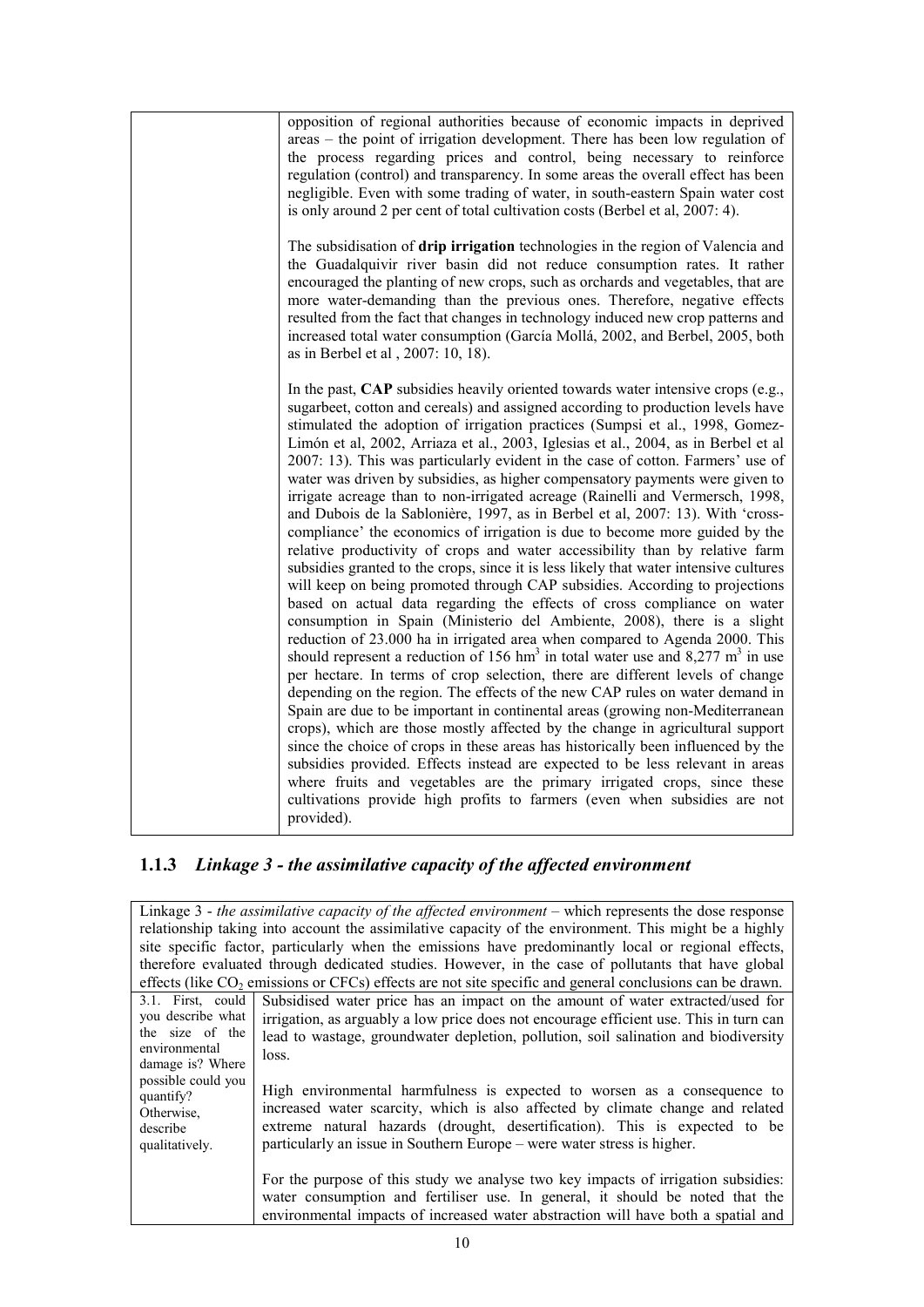| temporal dimension. Although this analysis focuses mainly on the spatial effects, it<br>is important to take into consideration that the short term and long term effects of<br>water overuse may differ. In particular, it is expected that in the medium-long term,<br>with increased water stress – due to climate change and the cumulative effect of<br>overexploitation - the future impact of irrigation subsidies on the environment will<br>worsen. These consideration should be taken into account when evaluating (and<br>communicating the reasons for) subsidy reform. |       |                                             |                                                 |
|--------------------------------------------------------------------------------------------------------------------------------------------------------------------------------------------------------------------------------------------------------------------------------------------------------------------------------------------------------------------------------------------------------------------------------------------------------------------------------------------------------------------------------------------------------------------------------------|-------|---------------------------------------------|-------------------------------------------------|
| <b>Water consumption</b>                                                                                                                                                                                                                                                                                                                                                                                                                                                                                                                                                             |       |                                             |                                                 |
| To establish the level of water abstraction attributable to water subsidies, it is<br>necessary to calculate the difference between current (subsidised) consumption and<br>hypothetical consumption if the price were not subsidised.                                                                                                                                                                                                                                                                                                                                               |       |                                             |                                                 |
| Gómez-Limón and Riesgo (2004) estimated water consumption levels in the Duero<br>Valley region according to different water prices (same as in section 1.4: a<br>'medium' price of 0.04 $\epsilon/m^3$ ; and a 'Full Cost Recovery (FCR)' price of 0.06 $\epsilon/m^3$ ).<br>The current (2002) price of water in the area was considered to be $\epsilon 0.01/m^3$ .                                                                                                                                                                                                                |       |                                             |                                                 |
| Water consumption also takes into account the behaviour of different typologies of<br>farmers, grouped into 3 clusters:                                                                                                                                                                                                                                                                                                                                                                                                                                                              |       |                                             |                                                 |
| <i>Cluster 1:</i> commercial farmers. Their main aim is to maximise profit. They<br>$\bullet$<br>usually grow the most lucrative but 'risky' crops (in terms of profit variability),<br>such as alfalfa, sugar beet and maize. They farm about 34.5 per cent of the area<br>under study                                                                                                                                                                                                                                                                                              |       |                                             |                                                 |
| <i>Cluster 2:</i> large conservative farmers. They are more averse to risk. They<br>$\bullet$<br>usually cultivate less profitable but less risky crops, ensuring more stable<br>income $-$ e.g. cereals. They farm the largest share of the irrigated area under<br>study $(51.9 \text{ per cent})$                                                                                                                                                                                                                                                                                 |       |                                             |                                                 |
| Cluster 3: part time conservative farmers. They are similar to cluster 2, but not<br>$\bullet$<br>exclusively engaged in agriculture. The most common crops are typically<br>cereals and alfalfa). They represent the smallest proportion of the irrigated area<br>under study $(13.7 \text{ per cent})$                                                                                                                                                                                                                                                                             |       |                                             |                                                 |
| Water consumption reductions due to an increase in water price are summarised in<br>the table below, for each cluster. Reductions in water consumption as a percentage<br>of current demand for water is shown in parentheses.                                                                                                                                                                                                                                                                                                                                                       |       |                                             |                                                 |
| Table 7: Water consumption reductions $(m^3/ha)$                                                                                                                                                                                                                                                                                                                                                                                                                                                                                                                                     |       |                                             |                                                 |
| <b>Current (subsidised) price</b><br>$0.01 \text{ E/m}^3$                                                                                                                                                                                                                                                                                                                                                                                                                                                                                                                            |       | <b>Medium price</b><br>$0.04 \text{ E/m}^3$ | <b>FCR</b> price<br>$0.06 \text{ }\epsilon/m^3$ |
| Cluster 1                                                                                                                                                                                                                                                                                                                                                                                                                                                                                                                                                                            | 8,105 | $-1,896(-23.4\%)$                           | $-3,504$ ( $-43.2\%$ )                          |
| Cluster 2                                                                                                                                                                                                                                                                                                                                                                                                                                                                                                                                                                            | 5,360 | $-3,752$ $(-70\%)$ $-3,965$ $(-74\%)$       |                                                 |
| Cluster 3                                                                                                                                                                                                                                                                                                                                                                                                                                                                                                                                                                            | 3,659 | $-2,227(-47.8\%) -3,082(-66.2\%)$           |                                                 |
| Source: Gómez-Limón and Riesgo (2004)<br>In the Pisuerga Channel, a price of 0.04 $\epsilon/m^3$ would lead to a decrease of water<br>consumption between 23 and 70 per cent compared to the current subsidised price<br>of 0.01 $\epsilon$ /m3. A price of 0.06 $\epsilon$ /m <sup>3</sup> would lead to a decrease between 43 and 74 per<br>cent. This would be due to a change in crops (from more to less water intensive)<br>rather than in irrigation technology.                                                                                                              |       |                                             |                                                 |
| <b>Fertilizer</b> use                                                                                                                                                                                                                                                                                                                                                                                                                                                                                                                                                                |       |                                             |                                                 |
| Water-demanding crops such as maize and sugar beet have typically higher<br>fertilizer requirements than crops with lower irrigation needs (e.g. irrigated winter<br>cereals), and much more than rain-fed crops.                                                                                                                                                                                                                                                                                                                                                                    |       |                                             |                                                 |
| As lower water price stimulates the farming of crops with higher irrigation needs, it                                                                                                                                                                                                                                                                                                                                                                                                                                                                                                |       |                                             |                                                 |
| 11                                                                                                                                                                                                                                                                                                                                                                                                                                                                                                                                                                                   |       |                                             |                                                 |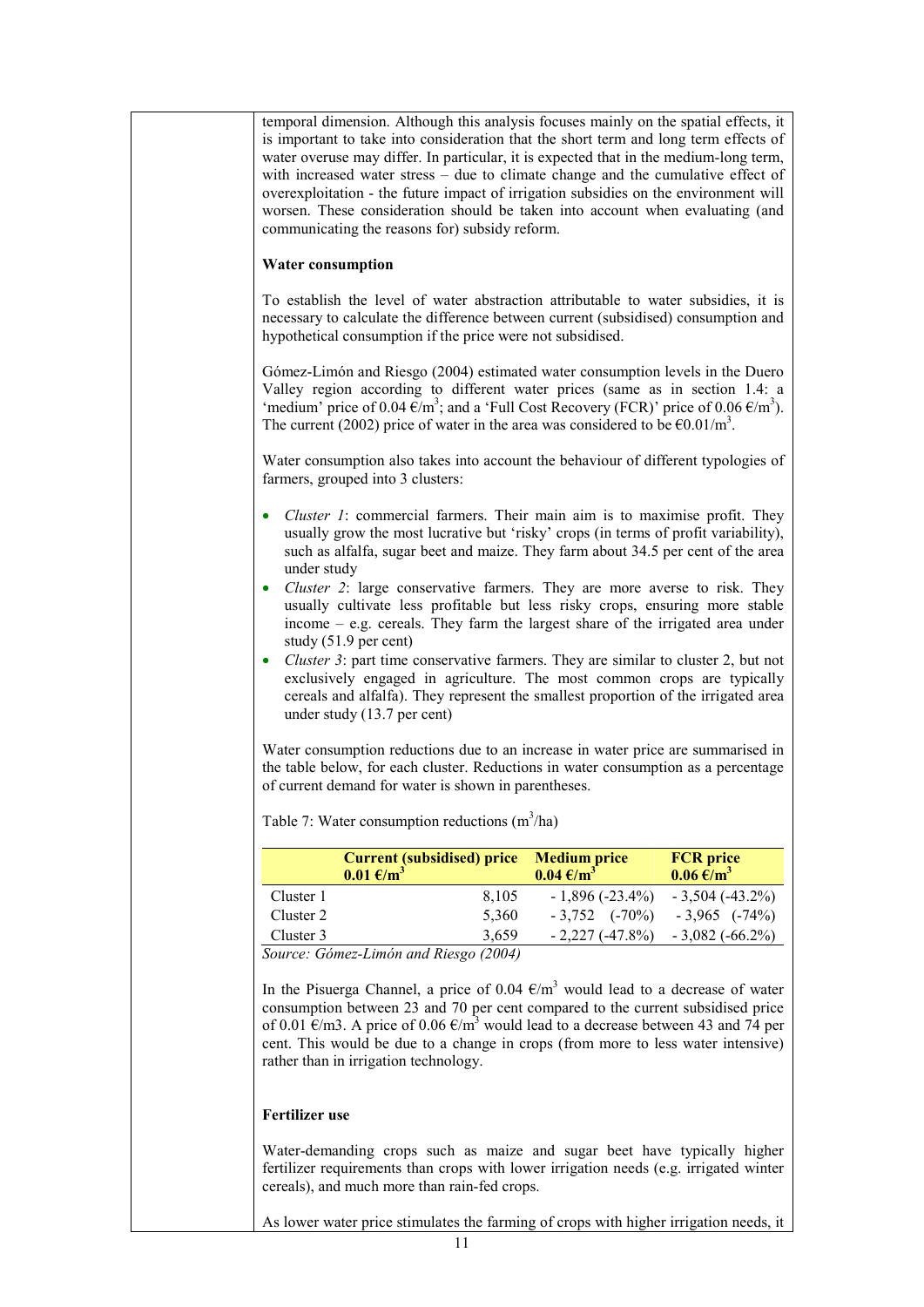|                                                                                                                                 | arguably leads also to higher fertilizer consumption. The share of fertilizers<br>attributable to water subsidies can be assessed by comparing the current level of<br>fertilizers use with hypothetical use (due to crop changes) at higher water prices.<br>According to the example above by Gómez-Limón and Riesgo (2004), fertilizer use<br>will decrease with higher water prices, depending on farmers typologies (clusters) -<br>see above for definitions. The table below summarises the decrease in fertilizer use<br>per cluster at (higher) subsidised price, medium price and FCR price.<br>Tab 8: Changes consumption of nitrogen fertilizers (Nitorgen Fertilizer Unit /ha) |                                             |                                                      |
|---------------------------------------------------------------------------------------------------------------------------------|---------------------------------------------------------------------------------------------------------------------------------------------------------------------------------------------------------------------------------------------------------------------------------------------------------------------------------------------------------------------------------------------------------------------------------------------------------------------------------------------------------------------------------------------------------------------------------------------------------------------------------------------------------------------------------------------|---------------------------------------------|------------------------------------------------------|
|                                                                                                                                 | <b>Current subsidised price</b><br>$0.01 \text{ E/m}^3$                                                                                                                                                                                                                                                                                                                                                                                                                                                                                                                                                                                                                                     | <b>Medium price</b><br>$0.04 \text{ E/m}^3$ | <b>FCR</b> price<br>$0.06 \text{ } \in / \text{m}^3$ |
|                                                                                                                                 | Cluster 1                                                                                                                                                                                                                                                                                                                                                                                                                                                                                                                                                                                                                                                                                   | $-24(-34.8\%)$<br>68.7                      | $-22(-32.3\%)$                                       |
|                                                                                                                                 | Cluster 2                                                                                                                                                                                                                                                                                                                                                                                                                                                                                                                                                                                                                                                                                   | $-56(-46.5%)$<br>120.7                      | $-61 (-50.2\%)$                                      |
|                                                                                                                                 | Cluster 3                                                                                                                                                                                                                                                                                                                                                                                                                                                                                                                                                                                                                                                                                   | $-7(-18.4\%)$<br>38.6                       | $-8(-19.6%)$                                         |
|                                                                                                                                 | Source: Gómez-Limón and Riesgo (2004)<br>From the analysis of the Pisuerga Channel it can be inferred that the hypothetical<br>fertilizer use at 0.04 $\epsilon$ /m3 would be 18-46 per cent lower that at the current<br>subsidised price of 0.01 $\epsilon/m$ 3. At a price of 0.06 $\epsilon/m$ 3 fertilizer use would be<br>reduced by 20-50 per cent                                                                                                                                                                                                                                                                                                                                   |                                             |                                                      |
| 3.2. Could<br>you<br>insights<br>provide<br>on the assimilative<br>capacity<br>of<br>the<br>environment<br>to<br>these impacts? | The level of water scarcity and overexploitation will depend on local conditions,<br>i.e. on the quantity of water available and climatic/geographic conditions.<br>Nitrogen assimilative capacity, as a consequence of the increased use of fertilizer,<br>will also depend on local characteristics.                                                                                                                                                                                                                                                                                                                                                                                      |                                             |                                                      |

|                | Summary of the results of the application of the quick scan to the case study                                                                                                                           |                                                                                                                                                                                                                                                                                                                                                                                                                                                                                                                                                                                                                                                                                                                                                                                                                                                                                                                                                                                                                                                                                                                                                                                                                                                                                                                                     |  |
|----------------|---------------------------------------------------------------------------------------------------------------------------------------------------------------------------------------------------------|-------------------------------------------------------------------------------------------------------------------------------------------------------------------------------------------------------------------------------------------------------------------------------------------------------------------------------------------------------------------------------------------------------------------------------------------------------------------------------------------------------------------------------------------------------------------------------------------------------------------------------------------------------------------------------------------------------------------------------------------------------------------------------------------------------------------------------------------------------------------------------------------------------------------------------------------------------------------------------------------------------------------------------------------------------------------------------------------------------------------------------------------------------------------------------------------------------------------------------------------------------------------------------------------------------------------------------------|--|
| $\mathbf{1}$   | Is the support likely to<br>have a negative impact<br>on the environment?                                                                                                                               | Impact on the amount of water extracted/used for irrigation, as arguably<br>a low price does not encourage efficient use. This in turn can lead to<br>wastage, groundwater depletion, pollution, soil<br>salination<br>and<br>biodiversity loss – likely worsened by climate change                                                                                                                                                                                                                                                                                                                                                                                                                                                                                                                                                                                                                                                                                                                                                                                                                                                                                                                                                                                                                                                 |  |
| 2              | Does<br>the<br>support<br>succeed in transferring<br>income to the intended<br>recipient?                                                                                                               | Yes<br>Note: This question seems more related to the impact assessment $(1.3)$ –<br>the quick scan only asks 'who' are the recipients, while effectiveness is<br>dealt in IA                                                                                                                                                                                                                                                                                                                                                                                                                                                                                                                                                                                                                                                                                                                                                                                                                                                                                                                                                                                                                                                                                                                                                        |  |
| 3              | Is the support worthy of<br>further scrutiny to assess<br>whether<br>their<br>reform/removal<br>would<br>benefit the environment?                                                                       | Yes. It clearly has environmental impacts worth being explored. Also, it<br>provides substantial support to the sector. Its removal can have<br>significant environmental and economic effects                                                                                                                                                                                                                                                                                                                                                                                                                                                                                                                                                                                                                                                                                                                                                                                                                                                                                                                                                                                                                                                                                                                                      |  |
| $\overline{4}$ | What are the impacts on<br>the subsidy on trade?<br>they important?<br>Are<br>How likely it is that if<br>you remove a subsidy in<br>country X, it will have<br>global<br>any<br>environmental impacts? | The subsidy affects 'virtual water'. Usually water-intensive products are<br>imported to areas where the price of water is very high, which in turn<br>exports products which do not require so much water (Velázquez, 2006).<br>In this case, subsidies tend to distort this flux, as water intensive<br>products are produced at rather competitive cost in water poor areas,<br>given the low price of water. By removing the subsidy the production<br>cost of water intensive crops might rise significantly in water scarce<br>areas. This would potentially lead to a change in production patterns in<br>Spain, likely affecting the import and export of agriculture produce.<br>However, caution is required since water in water scarce areas is<br>typically used more efficiently and more productively and tends to be<br>more expensive than in other areas. The value added of farming in these<br>areas (mainly horticulture and flowers in green houses and also fruit<br>trees) is high - e.g., the net margin between rain-fed agriculture and<br>irrigated agriculture is $0,44$ EUR/m <sup>3</sup> for non-citrus fruit and $0,35$ EUR/m <sup>3</sup><br>for citrus fruit (Ministry of Environment, 2008). Until a very high water<br>price is reached, the elimination of subsidies to water infrastructures |  |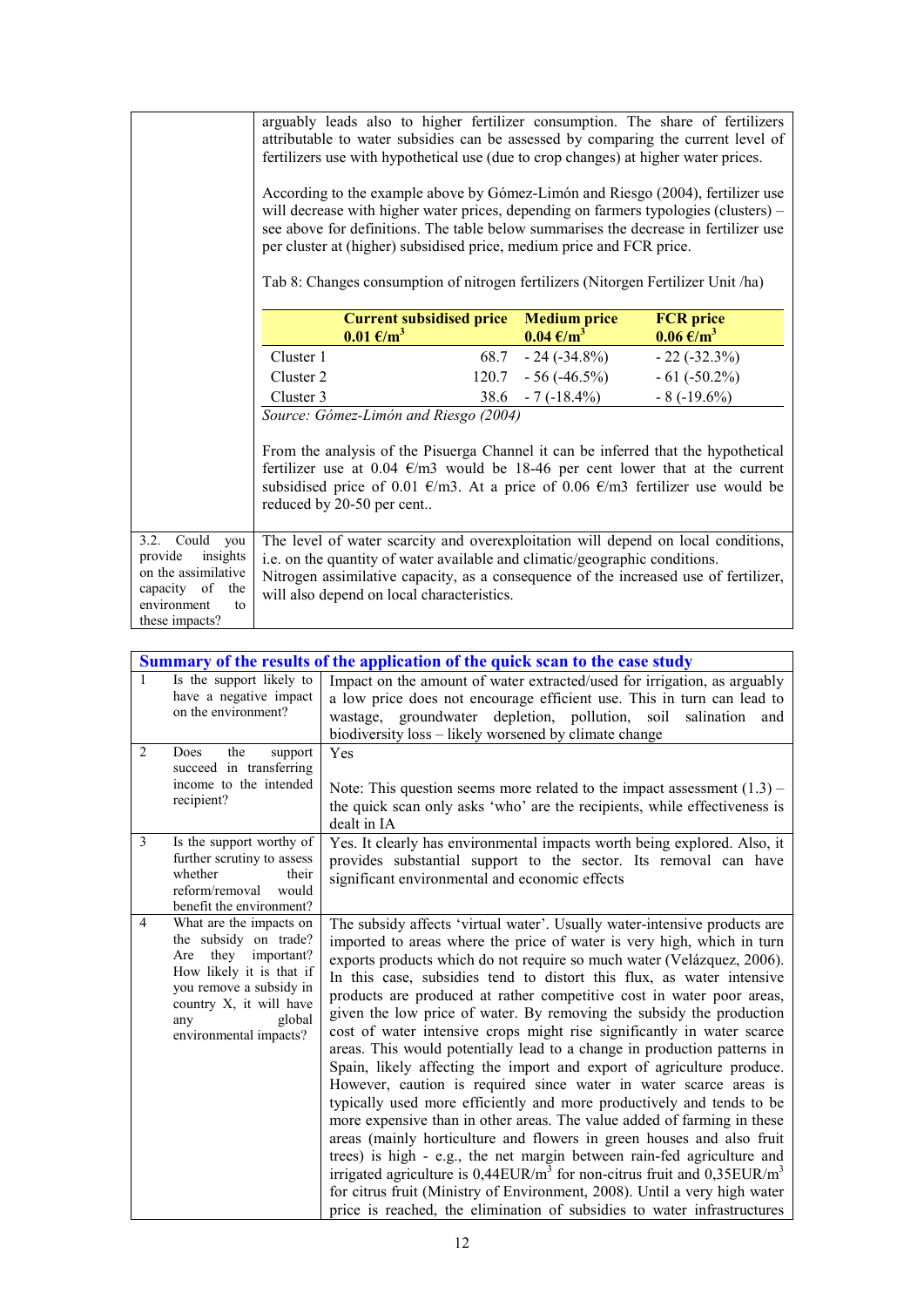| might not change their decisions on crops (and hence water use), since        |
|-------------------------------------------------------------------------------|
| the price of the input (i.e. the water cost for the producer) is a very small |
| proportion of the total costs (and benefits) of production. Also, there is    |
| no alternative best crop that will generate at least the same benefits.       |

#### **Some additional questions on the use of the quick scan**

The OECD 2005 (p.35) criticises the quick scan method, as not so easy to apply method. In particular, the linkages portrayed by quick scan model can be assessed only thought the use of general equilibrium models. The technical and resource constraints of policy makers makes it not always possible to use such models and is 'generally necessary to adopt a more pragmatic and simplified approach

1. Based on the application of the tool to your case study, do you think it possible to use the quick scan and produce credible results without employing a general equilibrium model and environmental impact evaluation techniques? Yes, if information available from existing studies (which may not always be the case, however). It should be noted that, if time/budget are limited, the analysis may have to rely on secondary data (such as in the case of this case study). However, for a more comprehensive assessment of the subsidy, some primary data may be needed, and/or the reliability of secondary data may have to be assessed, especially when these are relatively old (e.g. over 10 years old). This may be time consuming and can make the approach more cumbersome, even when equilibrium models are not required.

## **1.2 Testing the CHECKLIST**

## **1.2.1** *Step 1 – Does the policy filter effectively limits environmental damage?*

Is there an environmental policy filter (e.g. size of tradable quota after subsidy removal; level of standards; production limits; rates of environmental taxation; demand and supply elasticities of taxed item etc) which mitigates the effects of a subsidy in the environment? If effective, the removal of the subsidies will bring no or little benefit. **Note this section could usefully build on the information collected for analysing linkage 2 in the quick scan.**

|    |                                   | <u>suite</u> on the information concettu for unaryong <b>infinite</b> $\bullet$ in the quien seam |
|----|-----------------------------------|---------------------------------------------------------------------------------------------------|
| 1. | Describe<br>the                   | Water Management Regime (Water Abstraction Plan). This                                            |
|    | policy<br>environmental           | aimed to promote environmental sustainability through the                                         |
|    | filter                            | elimination of groundwater overdrafts and maintain the rural and                                  |
|    |                                   | socio-economic<br>by launching<br>agrarian<br>structure<br>special                                |
|    |                                   | complementary rural development programs;                                                         |
|    |                                   | Subsidisation of drip irrigation technologies in the region of                                    |
|    |                                   | Valencia and the Guadalquivir river basin. This was expected to                                   |
|    |                                   | bring reductions in water demand for irrigation and 'product                                      |
|    |                                   | output/fertilizer pressure' ratio.                                                                |
|    |                                   | 95 per cent of the budget devoted to irrigation in Spain is targeted to                           |
|    |                                   | finance <b>modernization projects</b> - i.e.1.3Mha and a budget of $\in$ 4                        |
|    |                                   | billion (Barbero, 2005, as in Berbel et al, 2007: 14). Such investment                            |
|    |                                   | intended to ensure proper conservation of irrigation districts raising                            |
|    |                                   | the efficiency of poorly maintained old water structures.                                         |
|    |                                   | The cross-compliance policy of the CAP conditions payment to the                                  |
|    |                                   | achieving 'Good Agricultural and Environmental<br>farmers                                         |
|    |                                   | Conditions' in their parcels                                                                      |
| 2. | restrictions<br>What<br>to        | Low. Farmers are often more governed by subsidies than by land                                    |
|    | production, pollution or          | capabilities (Ambrosio Flores et al., 2008, apud Martínez-                                        |
|    | resource depletion levels         | Casasnovas et al, 2008). See quickscan point 2.1 and 2.2 for details                              |
|    | result from the policy<br>filter? |                                                                                                   |
| 3. | What will happen to the           | Unless there is a political decision in that direction, they are expected                         |
|    | policy filter once the            |                                                                                                   |
|    | subsidies are removed?            | to stay in place.                                                                                 |
|    | See example on p.90               |                                                                                                   |
|    | <b>OECD 2005.</b>                 |                                                                                                   |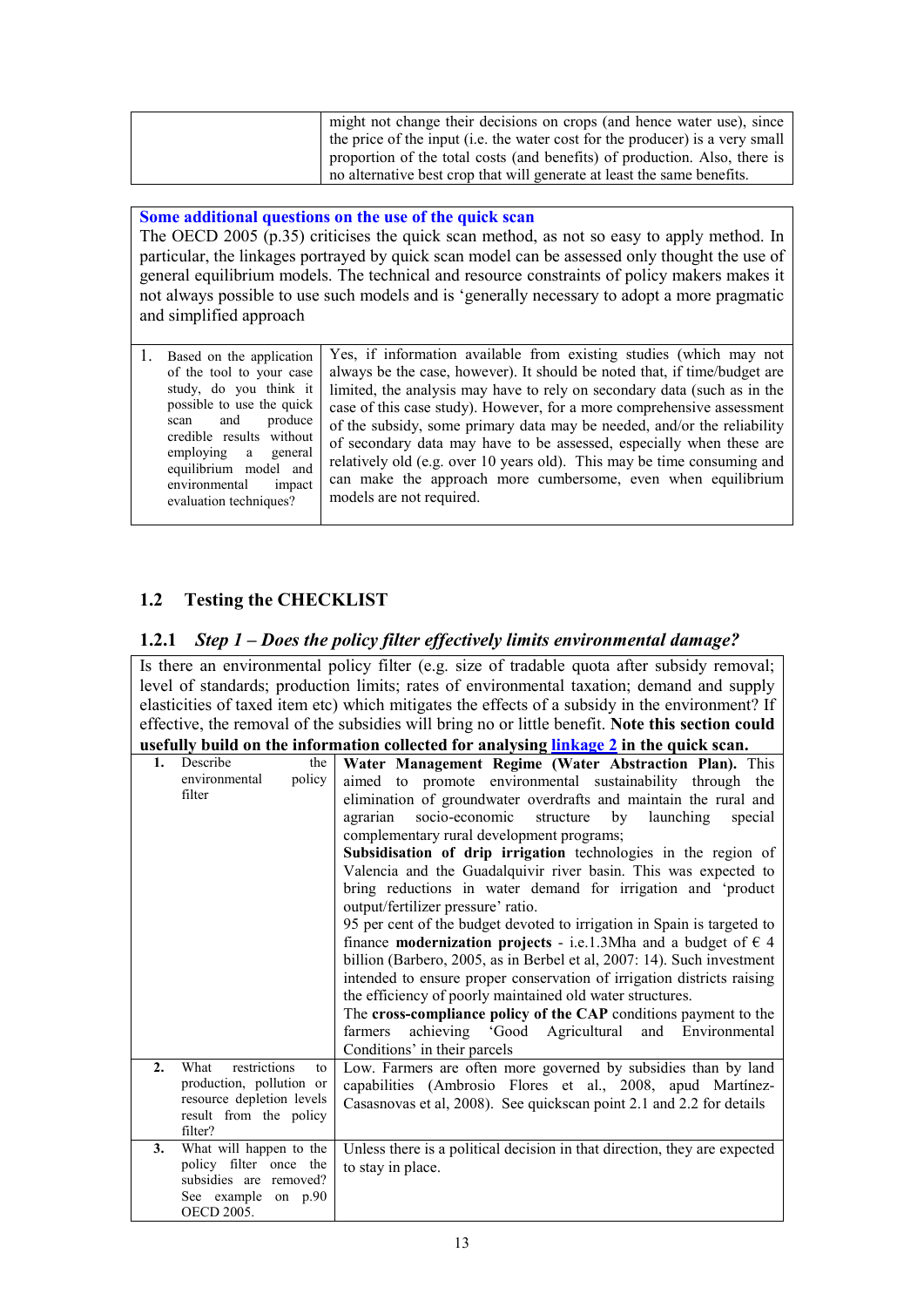| In the light of the above<br>4.<br>answers, is the policy<br>filter effective<br>1n<br>mitigating<br>the<br>environmental<br>impacts<br>caused by the subsidy?<br>YES - the policy filter is<br>effective in limiting<br>environmental damage.<br>Then the subsidy's removal<br>is not likely to have<br>significant environmental<br>benefits. The use of the<br>checklist ends here. | $NO - as$ they have minimum or no effect on water consumption. In<br>some cases they even lead to increased farming of water intensive<br>crops. |
|----------------------------------------------------------------------------------------------------------------------------------------------------------------------------------------------------------------------------------------------------------------------------------------------------------------------------------------------------------------------------------------|--------------------------------------------------------------------------------------------------------------------------------------------------|
| NO - if the policy filter is found<br>to be not effective in                                                                                                                                                                                                                                                                                                                           |                                                                                                                                                  |
| limiting environmental                                                                                                                                                                                                                                                                                                                                                                 |                                                                                                                                                  |
| damage, then you should                                                                                                                                                                                                                                                                                                                                                                |                                                                                                                                                  |
| move to step 2.                                                                                                                                                                                                                                                                                                                                                                        |                                                                                                                                                  |
| Please justify your answer.                                                                                                                                                                                                                                                                                                                                                            |                                                                                                                                                  |

## **1.2.2** *Step 2 - More benign alternatives are available now or emerging*

Availability of more benign technological alternatives (present or emerging) - comparison of the environmental profile of the subsidised product and probable ones) and how the environmental profile of these and modes of production compare to the previously subsidised ones. It should be noted that, at least for the long term availability, this might require some judgement from the analyst (Pieters, 2003).

| 1.               | Are there technologies and<br>products likely to replace<br>the previously subsidised<br>products and modes of<br>production?<br>Please note: consider not<br>only domestic technologies/<br>products<br>but<br>also<br>products/technologies<br>available abroad. | More efficient and targeted irrigation systems (e.g. drip irrigation)<br>and monitoring of water use would increase water saving as well as<br>lead to lower water bills for farmers. The sole investment in irrigation<br>technologies without quantitative controls, however, can lead to<br>different results, e.g. by encouraging the planting of more water<br>intensive crops.<br>Programmes that stimulate the planting of crops more suited to<br>the low level of water available in the region will also be helpful<br>Compulsory water use practices in the code of Good Practices of the<br>Rural Development Plan (RDP) and the cross-compliance scheme of<br>the CAP can also contribute to water saving. |
|------------------|--------------------------------------------------------------------------------------------------------------------------------------------------------------------------------------------------------------------------------------------------------------------|-------------------------------------------------------------------------------------------------------------------------------------------------------------------------------------------------------------------------------------------------------------------------------------------------------------------------------------------------------------------------------------------------------------------------------------------------------------------------------------------------------------------------------------------------------------------------------------------------------------------------------------------------------------------------------------------------------------------------|
| $\overline{2}$ . | How do the environmental<br>profiles of these competing<br>products and modes of<br>production compare with<br>those of the previously<br>subsidised ones?                                                                                                         | Positive. Drip irrigation systems are associated to less waste of water<br>and pollution by fertilizers, since water is directly applied in the water<br>used. However, it is crucial that alternative measures and policies are<br>backed by adequate monitoring, and that the adoption of less water-<br>intensive crops is sufficiently stimulated.                                                                                                                                                                                                                                                                                                                                                                  |
| 3.               | Is the implementation of<br>these alternatives hampered<br>by the<br>subsidy<br>under<br>scrutiny?                                                                                                                                                                 | Low water prices provide low incentive to investment in new<br>production processes and technologies from an economic perspective<br>and bias crop selection.<br>No relevant impact.                                                                                                                                                                                                                                                                                                                                                                                                                                                                                                                                    |
| ٠                | Highlight here if<br>the<br>subsidy has an impact on<br>trade of more benign<br>technologies coming from<br>third countries. If yes,<br>specify what impacts and<br>how important these are.                                                                       |                                                                                                                                                                                                                                                                                                                                                                                                                                                                                                                                                                                                                                                                                                                         |
| 4.               | What is the likelihood of<br>these<br>technologies<br>and<br>products to replace<br>the<br>previously subsidised ones?                                                                                                                                             | High if there is an active policy in such direction acting on<br>institutional arrangement of districts and the type of pricing scheme<br>(volumetric rates rather than flat rates/per hectare charges, increase of<br>cost recovery rates to cover full cost).                                                                                                                                                                                                                                                                                                                                                                                                                                                         |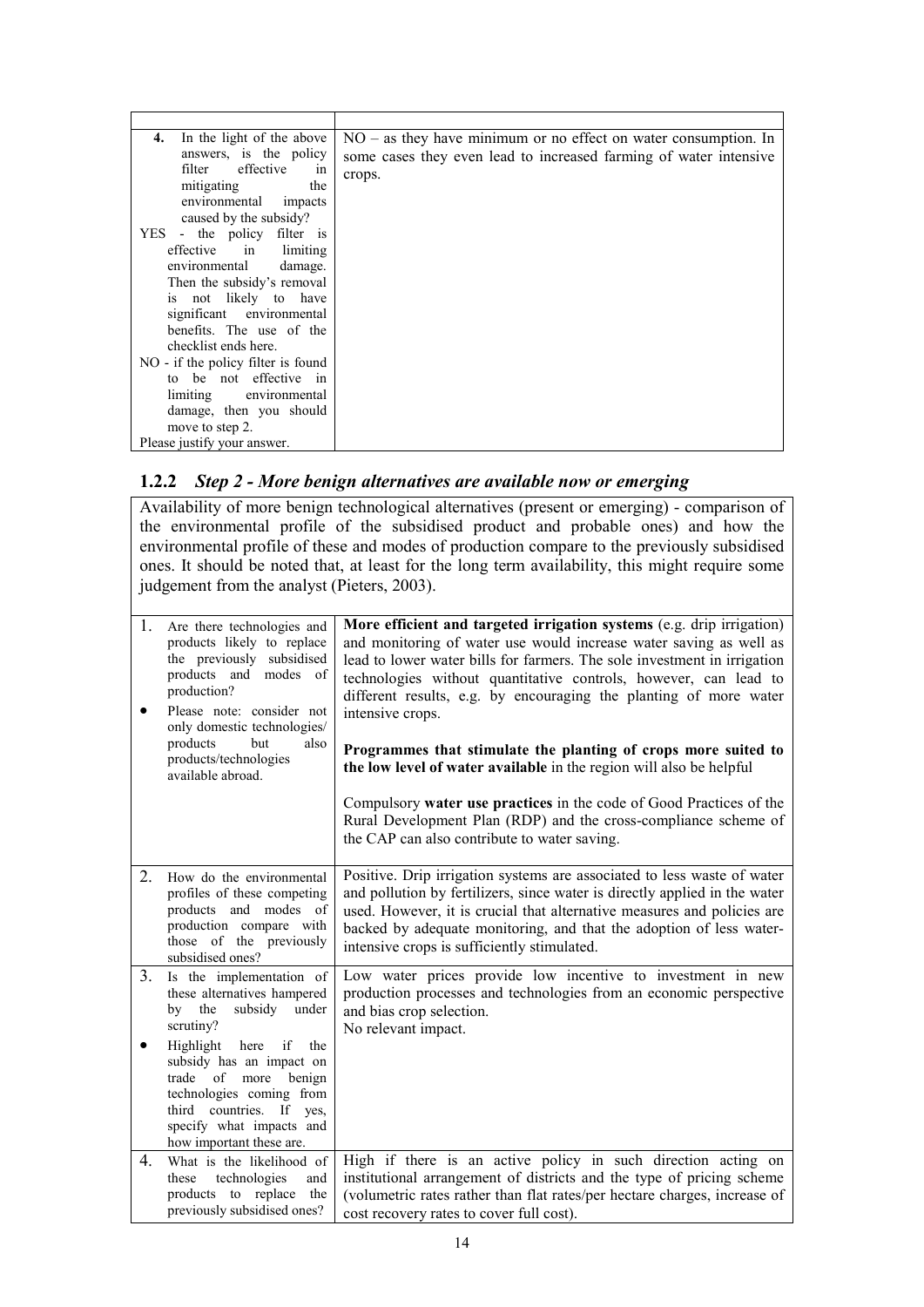|                                                                                                            | Adoption of water conservation technologies and practices in some<br>cases may depend largely on structural factors, agronomic conditions<br>and financial constraints, and to a lesser extent on water prices. This is<br>evident in very productive and innovative regions, such as Valencia.<br>In fertile regions where high value added crops are grown, water<br>prices represent a very small proportion of the production costs and<br>farmers choose the different technological sets (defined by a<br>combination of crop and production technique) as a response to the<br>changes in factors such as product prices, cost of labour services, crop<br>yields, product quality characteristics and financial conditions. |
|------------------------------------------------------------------------------------------------------------|-------------------------------------------------------------------------------------------------------------------------------------------------------------------------------------------------------------------------------------------------------------------------------------------------------------------------------------------------------------------------------------------------------------------------------------------------------------------------------------------------------------------------------------------------------------------------------------------------------------------------------------------------------------------------------------------------------------------------------------|
|                                                                                                            | On the other hand, in old water districts of less productive regions,<br>with high water allotments and limited crop diversification, technical<br>change does not appear and farmers adopt water conservation<br>technologies as a response to an increase in water prices (e.g.,<br>changing from flood to sprinkler irrigation and improving water<br>management and application). Varela-Ortega, 1998: 201-2                                                                                                                                                                                                                                                                                                                    |
| In the light of the above, are<br>there more benign alternatives<br>available now or emerging<br>(YES/NO)? | YES.                                                                                                                                                                                                                                                                                                                                                                                                                                                                                                                                                                                                                                                                                                                                |

# **1.2.3** *Step 3 - Does subsidy conditionality lead to higher production?*

Some items under step 3 require the use of general equilibrium models. However the use of such models is beyond the purpose of the checklist. The aim of this point should be to detect whether more detailed analysis is required to understand the wider consequences of subsidy removal - **note that this step can usefully build on information gathered for Linkage 1 in the quick scan:**

| Does    | subsidy<br>the<br>conditionality (i.e. the point | See quick scan                                                         |
|---------|--------------------------------------------------|------------------------------------------------------------------------|
|         |                                                  |                                                                        |
|         | of impact of the subsidy $-$                     |                                                                        |
|         | output, input, income or                         |                                                                        |
|         | profit, see <b>Linkage 1</b> of the              |                                                                        |
|         | OECD quick scan) lead to                         |                                                                        |
|         | higher production? In order                      |                                                                        |
| to      | understand this,<br>the                          |                                                                        |
|         | following characteristics of                     |                                                                        |
|         | the subsidy need to be                           |                                                                        |
|         | understood:                                      |                                                                        |
|         |                                                  |                                                                        |
| $\circ$ | the size of subsidy:                             | See quick scan                                                         |
|         |                                                  |                                                                        |
| $\circ$ | elasticities of supply                           | See quick scan                                                         |
|         | and demand:                                      |                                                                        |
|         |                                                  |                                                                        |
| $\circ$ | duration of subsidy                              | Water pricing has usually been below full cost recovery (especially if |
|         | (e.g. when were they                             | externality costs are taken into account) - with the exception of some |
|         | introduced and do they                           | regions, which have recently introduced more effective pricing. There  |
|         | have a sunset clause?):                          | is no sunset clause. However, the Water Framework Directive requires   |
|         |                                                  | Member States to adopt water pricing by 2010, taking into account      |
|         |                                                  | 'the principle of recovery of the cost of water services, including    |
|         |                                                  |                                                                        |
|         |                                                  | environmental and resource costs' (art. 9). How prices will adapt to   |
|         |                                                  | the WFD Directive requirements remain to be seen.                      |
| $\circ$ | conditionality<br>(e.g.                          | Variable costs – material (irrigation water)                           |
|         | output, income, profits                          |                                                                        |
|         |                                                  | See quick scan for more details                                        |
|         | or income? On<br>the<br>of<br>importance         |                                                                        |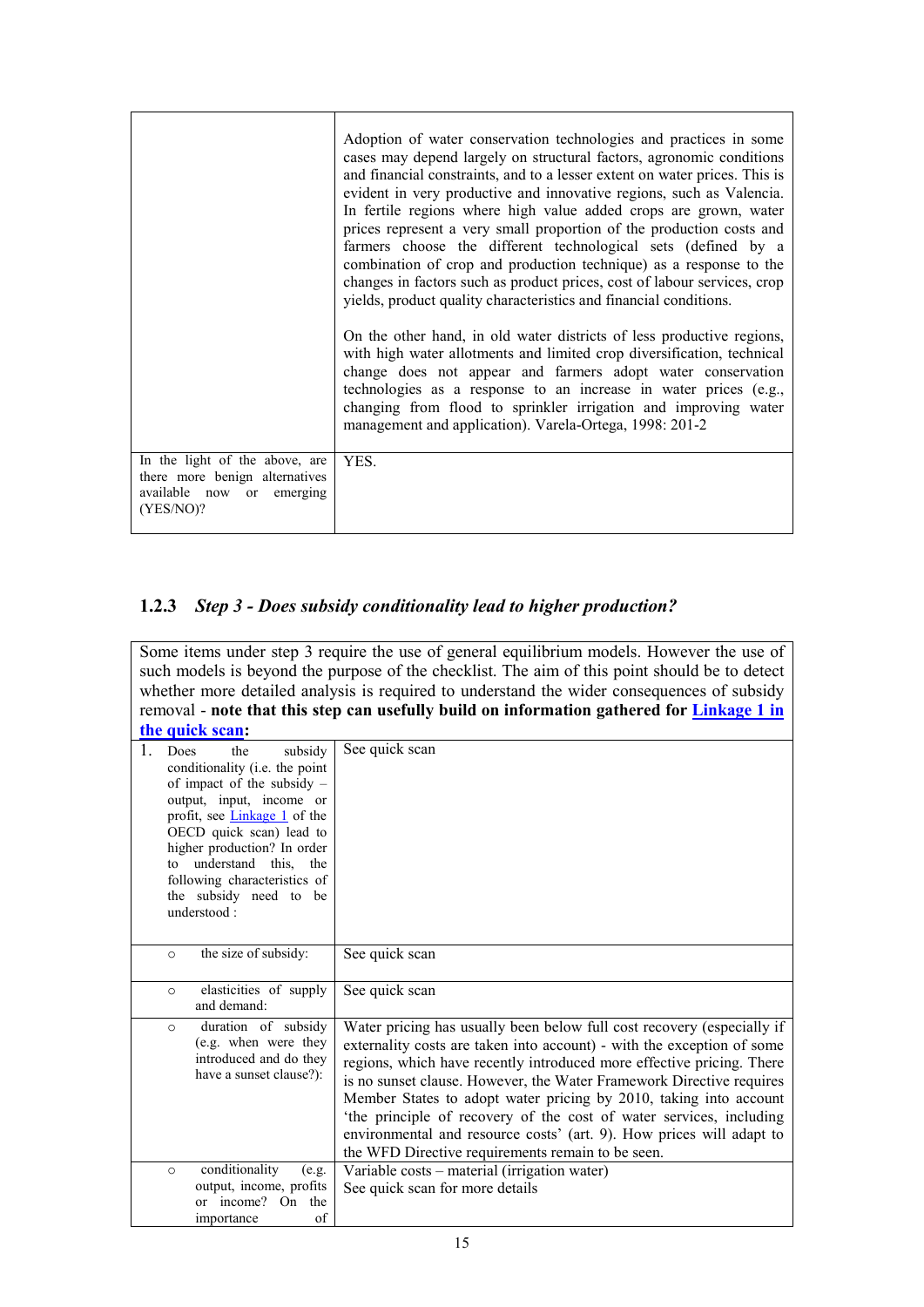| conditionalities<br>see<br>OECD, 2005 in Pieters<br>pp.79-85):                                                                                                                                                                                                                                                                                                                                                                                                          |                                                                                                                                                                                                                                                                                                                                                                                                                                                                                                                                                                                                                                    |
|-------------------------------------------------------------------------------------------------------------------------------------------------------------------------------------------------------------------------------------------------------------------------------------------------------------------------------------------------------------------------------------------------------------------------------------------------------------------------|------------------------------------------------------------------------------------------------------------------------------------------------------------------------------------------------------------------------------------------------------------------------------------------------------------------------------------------------------------------------------------------------------------------------------------------------------------------------------------------------------------------------------------------------------------------------------------------------------------------------------------|
| the distribution<br>$\overline{\text{of}}$<br>$\Omega$<br>market power (please<br>identify the degree of<br>concentration of factor<br>and goods markets e.g.<br>monopoly,<br>free<br>market):                                                                                                                                                                                                                                                                          | There is no market for water (with the exception of some limited water<br>trading). The price of water is set by public authorities.<br>The market of agriculture produce can be considered a free market.                                                                                                                                                                                                                                                                                                                                                                                                                         |
| In the light of the above points,<br>does the conditionality of the<br>subsidy lead to higher production<br>volumes and therefore rates of<br>exploitation of natural resources?<br>Note that this is considered to be.<br>analytically the most difficult<br>task (Pieters, $2003$ ), <sup>5</sup> hence<br>some qualitative considerations<br>will be acceptable here if more<br>detailed data are not immediately<br>available.<br>$YES - if it leads to$<br>$\circ$ | YES.<br>Irrigation water subsidies affect the choice of crops, leading to the<br>farming of more profitable crops with higher irrigation needs. This in<br>turn leads to a higher consumption of water (see quick scan 3.1 for<br>increase in water use due to subsidies).<br>An example of how the composition of crops may change due to<br>different water pricing in three typical areas in Spain is provided in<br>table 6 of section 1.6 (crop plan by demand segment).<br>The subsidy removal (i.e. an increase in the price of water) is expected<br>to stimulate a change of the production pattern, or of the irrigation |
| higher<br>volumes.<br>subsidy<br>removal<br>is<br>likely<br>to<br>have<br>significant<br>environmental<br>benefits.                                                                                                                                                                                                                                                                                                                                                     | technology used (i.e. the adoption of more efficient techniques), so<br>that water abstraction will decrease.                                                                                                                                                                                                                                                                                                                                                                                                                                                                                                                      |
| NO - if there the<br>$\circ$<br>production<br>volumes<br>likely to<br>not<br>are<br>change, the subsidy's<br>removal is not likely to<br>significant<br>a<br>have<br>environmental benefits<br>Please justify your answer.                                                                                                                                                                                                                                              |                                                                                                                                                                                                                                                                                                                                                                                                                                                                                                                                                                                                                                    |

### **Summary of the results of the application of the checklist to the case**

-

| Is the subsidy<br>removal<br>likely to have<br>significant<br>environmental<br>benefits? | Subsidy removal may have significant environmental benefits, depending on the<br>area and on the type of farmer. Elasticities can be different and therefore the effect<br>of higher water prices on water consumption can be more or less pronounced. In<br>some cases only very high water prices can lead to significant water consumption<br>reduction, but with significant income losses for farmers. For instance a very<br>inelastic water demand was observed in the Guadalquivir area in Spain regarding<br>high value crops that are already under drip irrigation (olive, citrus and other fruit,<br>which represent 44 per cent of water consumption and 47 per cent of area). When<br>significant water saving is already in effect and high-value crops may bear price<br>increases, water demand becomes more structural and rigid and the likely effect of<br>subsidy removal is that the impact will go directly to decrease farmer's income<br>(Berbel, Calatrava and Garrido, #: 17). A detailed analysis of elasticities at local<br>level may be needed in order to understand in which areas a change in price is more<br>(or less) likely to induce a significant reduction in water consumption.<br>In order to be effective, and especially in those areas where elasticity is particularly |
|------------------------------------------------------------------------------------------|-----------------------------------------------------------------------------------------------------------------------------------------------------------------------------------------------------------------------------------------------------------------------------------------------------------------------------------------------------------------------------------------------------------------------------------------------------------------------------------------------------------------------------------------------------------------------------------------------------------------------------------------------------------------------------------------------------------------------------------------------------------------------------------------------------------------------------------------------------------------------------------------------------------------------------------------------------------------------------------------------------------------------------------------------------------------------------------------------------------------------------------------------------------------------------------------------------------------------------------------------------------------------------------------------------------------------|

<sup>5</sup> For more hints from the author on the reasoning behind this step, see sections 1.5 and 2 in Chapter 2 OECD 2005. Note: It is difficult to assess lock-in effects quantitatively, since it would require comparing a "with-situation" to a counterfactual "without-situation" (what technologies would have gained market access in absence of the subsidy?). But subsidies that are maintained over a long period are much more likely to have strong lock-in effects, especially when they also directly influence the choice of materials and energy. Taken from OECD 2005 p. 77.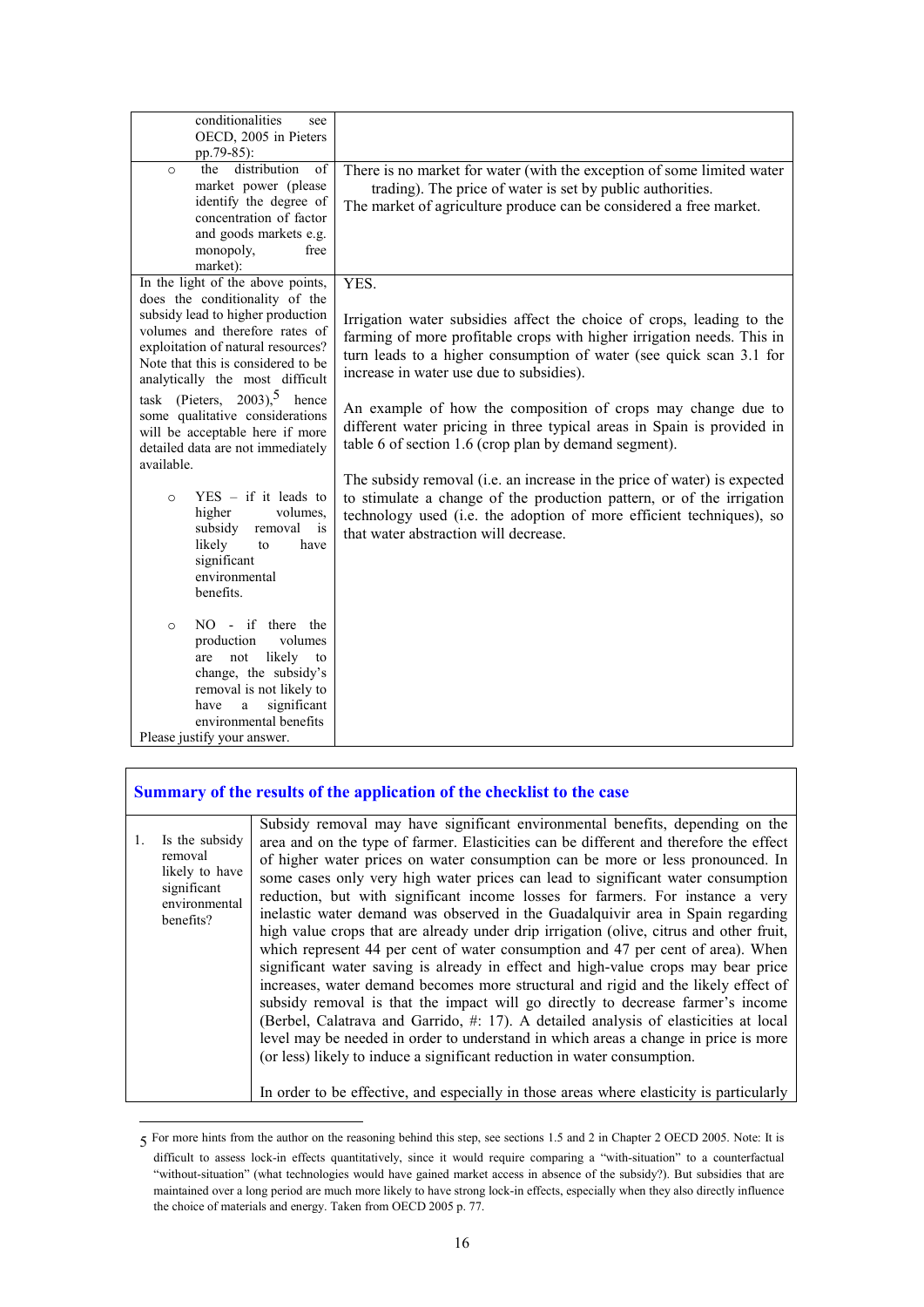|                |                                                                                                                                                         | low, water pricing should be accompanied by other measures that address structural<br>factors, agronomic conditions and financial constraints that affect the adoption of<br>water conservation technologies and practices. Also, adequate monitoring will be<br>crucial to make alternative measures effective.<br>Flanking measures or ad-hoc approaches may be needed to reduce impacts on low-<br>income farmers. |
|----------------|---------------------------------------------------------------------------------------------------------------------------------------------------------|-----------------------------------------------------------------------------------------------------------------------------------------------------------------------------------------------------------------------------------------------------------------------------------------------------------------------------------------------------------------------------------------------------------------------|
| 2 <sub>1</sub> | <b>Is</b><br>the<br>exclusion<br>criteria<br>system $-$ i.e.<br>YES/NO<br>approach - a<br>valid<br>approach?                                            | The answer can in some cases be both 'yes' $\&$ 'no', as this may depend on the kind<br>of producer. This 'no' should not stop the analysis.                                                                                                                                                                                                                                                                          |
| 3.             | Is the support<br>worthy<br>of<br>further<br>scrutiny<br>to<br>assess<br>whether their<br>reform/remov<br>would<br>al<br>benefit<br>the<br>environment? | Yes.                                                                                                                                                                                                                                                                                                                                                                                                                  |
| 4.             | What are the<br>impacts of the<br>subsidy<br>on<br>trade<br>(what<br>are they, are<br>they<br>important?).                                              | See 1.5 of the quick scan                                                                                                                                                                                                                                                                                                                                                                                             |

| Some additional questions on the use of the checklist                                                                                                                                                                                      |                                               |
|--------------------------------------------------------------------------------------------------------------------------------------------------------------------------------------------------------------------------------------------|-----------------------------------------------|
| Based on the application of the tool to your case   Yes. For this case sufficient information<br>study, do you think it is possible to use the checklist<br>and produce credible results without employing a<br>general equilibrium model? | was<br>available from the existing literature |

# **1.3 Testing the INTEGRATED ASSESSMENT FRAMEWORK**

## **1.3.1** *Features Scan*

The *features scan* asks in part what the impacts of a subsidy are or could be expected to be in relation to its stated objectives. 1.1. *Subsidy objectives***:**  • *What are the objectives of the subsidy, with respect to its environmental, economic and social impacts*? Suggestion: the official objectives may be surmised from the legislative history or statements by officials. The objectives may be expressed in terms of environmental economic or social outcomes or some combination of the three. A subsidised water price makes irrigated agriculture more profitable. Traditionally, irrigation has been used to increase productivity and enable people to settle in rural areas, and as an instrument for combating desertification. 1.2. *Subsidy design:*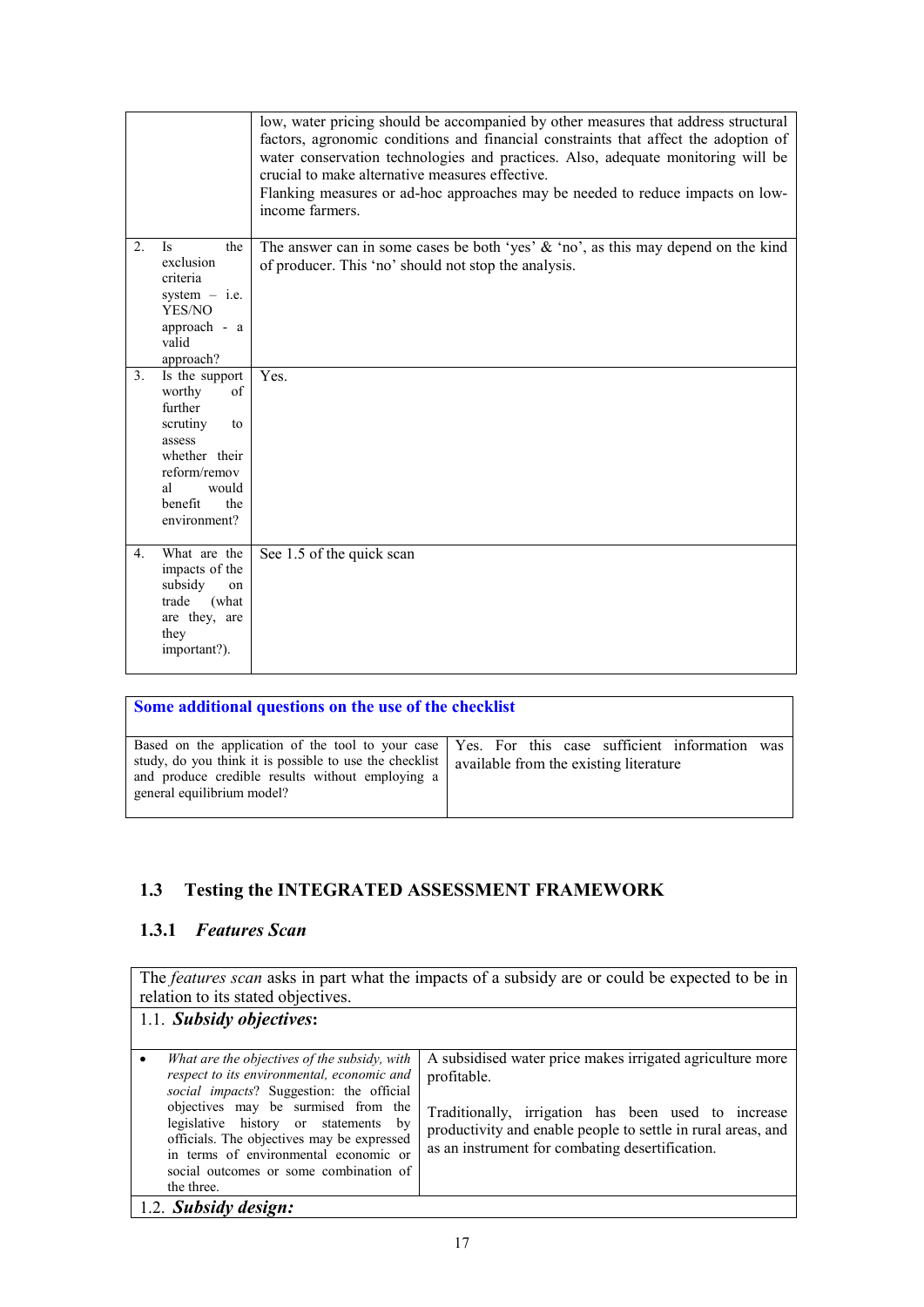| Does the policy design avoid problems<br>inherent in long-term existence of<br>subsidies? For example, does it have a<br>sunset clause or an adaptive review process<br>(i.e. does it have an in built review process<br>and are subsidies tied to outcomes not<br>technologies)                                                                                                                                                    | N <sub>0</sub><br>For duration see step 3 point 1 of the checklist                                                                                                                                                                                                                                                                                                                                                                                                                                                                                                                                                                                                                                                                                 |
|-------------------------------------------------------------------------------------------------------------------------------------------------------------------------------------------------------------------------------------------------------------------------------------------------------------------------------------------------------------------------------------------------------------------------------------|----------------------------------------------------------------------------------------------------------------------------------------------------------------------------------------------------------------------------------------------------------------------------------------------------------------------------------------------------------------------------------------------------------------------------------------------------------------------------------------------------------------------------------------------------------------------------------------------------------------------------------------------------------------------------------------------------------------------------------------------------|
| Are the conditionalities right? To answer<br>this question, do consider if subsidies are<br>applied to inputs or are conditional to the<br>use of specific technologies, or if they<br>target outputs (see note below) etc, also<br>building on the analysis made for Step 3 in<br>the checklist or <b>Linkage 1</b> of the quick<br>scan. For more on the importance of<br>conditionalities see OECD, 2005 in Pieters<br>pp.79-85. | Conditionalities target the price of water, which is a<br>variable production cost for farmers. Subsidies decrease<br>production costs, but at the same time incentivise an<br>inconsiderate use of water, promoting the farming of<br>more water intensive crops – which can be more<br>profitable for farmers, but arguably lead to water over<br>abstraction. Furthermore, the subsidies remove or<br>decrease the price signal related to water consumption<br>and therefore do not provide sufficient signal to stimulate<br>water efficiency, such as the introduction of water<br>efficient technologies (e.g. drip irrigation) or the renewal<br>of old infrastructures, which currently are responsible to<br>huge losses due to leakage. |
|                                                                                                                                                                                                                                                                                                                                                                                                                                     | The increased use of the factor targeted by the subsidy,<br>irrigation water, affects the environmental and society at<br>large. Environmental impacts are aggravated by the<br>widespread problem of water scarcity which affects many<br>EU countries. Although successful in keeping production<br>costs down and stimulating more profitable crops, water<br>subsidies have hence substantial drawbacks. Arguably<br>subsidies could target other factors in order to avoid<br>water overuse, the uptake or more efficient irrigation<br>techniques should be promoted and/or flanking measures<br>should be put in place to reduce the economic burden of a<br>higher price of water.                                                         |

**1.3.** *Effectiveness analysis***:** The effectiveness analysis (i.e. does the subsidy achieve its objectives?) should be based on the stated objectives of the policy. Where such goals are not explicitly stated or cannot be inferred, skip this section. Any environmental or social impacts would be considered unintended and would be addressed in the incidental impacts scan below (section 2 of the integrated assessment). This test is a sort of basic threshold criterion: if the subsidy fails at achieving even those objectives for which it aims then it is in need of reform regardless of its incidental impacts. So this is a powerful argument for reform. Possible sources: studies on macro-economic impacts or studies on micro-economic impacts of the subsidy. Please answer the points below.

|                        | Medium price 0.04 $\epsilon/m^3$ FCR price 0.06 $\epsilon/m^3$                                                |
|------------------------|---------------------------------------------------------------------------------------------------------------|
|                        | Tab 9: Public revenues ( $\epsilon$ /ha) in the Pisuerga area                                                 |
| on welfare?            | different price increases (from 0.01 $\varepsilon$ /ha to, 0.04 $\varepsilon$ /ha and 0.06 $\varepsilon$ /ha) |
| (public?) budget and   | table below summarises the public revenues per hectare associated to                                          |
| subsidy have on the    | (clusters) of farmers $-$ see section 3.1 of the quick scan for details. The                                  |
| What effect does the   | Channel in Northern Spain, taking into account different tipologies                                           |
| good)                  | from increased water pricing in the Community of irrigators of the Pisuerga                                   |
| supply of a public     | Gómez-Limón and Riesgo (2004) estimated the potential public revenues                                         |
| failure; increase the  |                                                                                                               |
| market<br>correct a    | charges.                                                                                                      |
| achieve?<br>(e.g.      | The public budget is arguably reduced by the foregone revenues from water                                     |
| that it is expected to |                                                                                                               |
| impacts<br>economic    | farming of more profitable water intensive crops.                                                             |
| achieve<br>the         | water for irrigation it reduces variable costs of production, and allow the                                   |
| subsidy<br>the<br>Does | Yes, it provides support to farmers' incomes. By allowing a low price of                                      |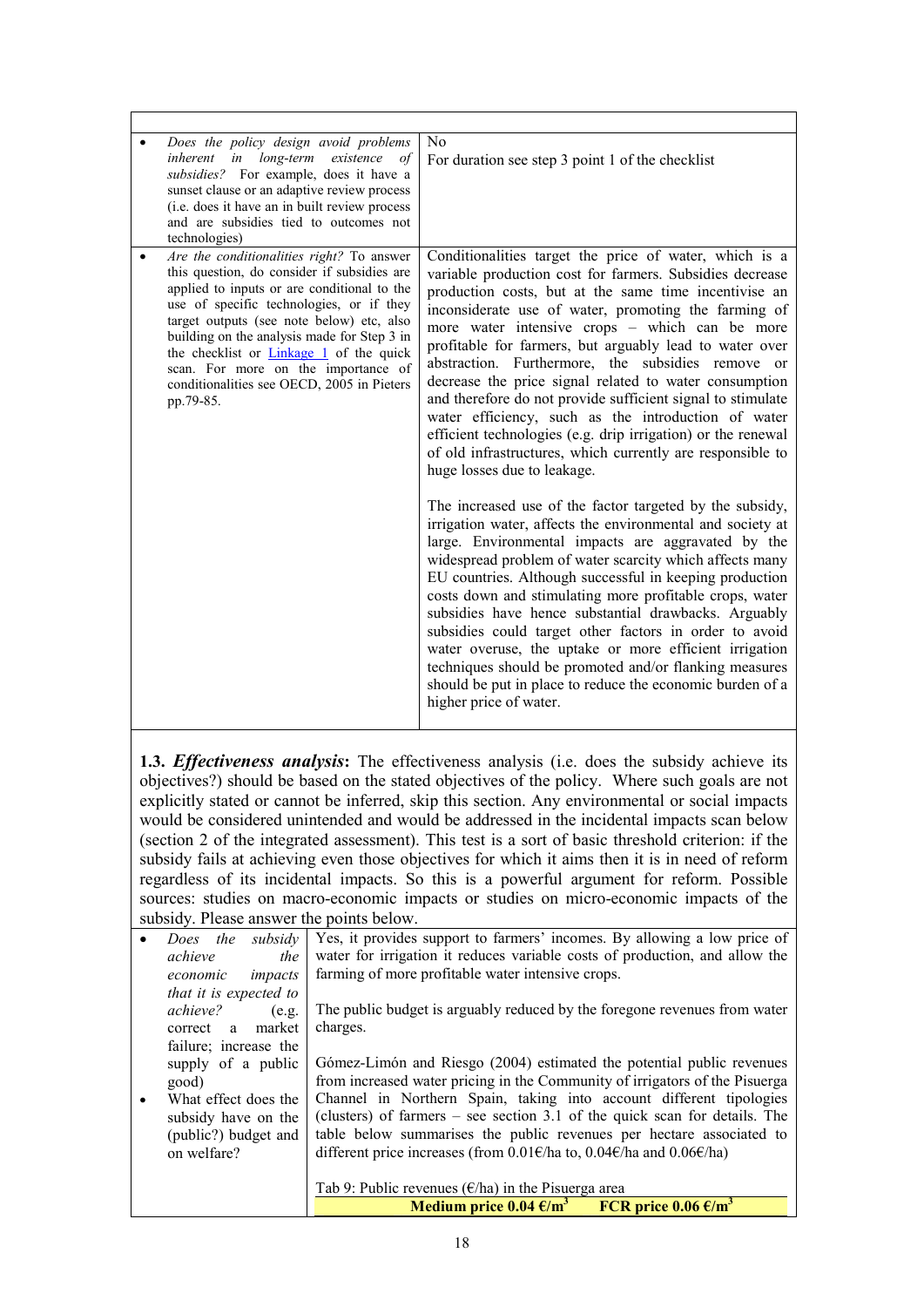|                                       | Cluster 1                            | 248                                                                                                                                                                | 365 |
|---------------------------------------|--------------------------------------|--------------------------------------------------------------------------------------------------------------------------------------------------------------------|-----|
|                                       | Cluster 2                            | 64                                                                                                                                                                 | 84  |
|                                       | Cluster 3                            | 97                                                                                                                                                                 | 95  |
|                                       | Source: Gomez-Limon 2004             |                                                                                                                                                                    |     |
|                                       |                                      |                                                                                                                                                                    |     |
| the                                   | Yes - farmers                        |                                                                                                                                                                    |     |
| subsidy<br>Does<br>reach the intended |                                      |                                                                                                                                                                    |     |
| recipients?<br>(e.g.                  |                                      |                                                                                                                                                                    |     |
| improving<br>income                   |                                      |                                                                                                                                                                    |     |
| distribution                          |                                      |                                                                                                                                                                    |     |
| generally, reaching a                 |                                      |                                                                                                                                                                    |     |
| target group<br>with                  |                                      |                                                                                                                                                                    |     |
| intended<br>benefits;                 |                                      |                                                                                                                                                                    |     |
| inducing<br>socially                  |                                      |                                                                                                                                                                    |     |
| desirable behaviour).                 |                                      |                                                                                                                                                                    |     |
| Does the<br>subsidy                   | No environmental objective           |                                                                                                                                                                    |     |
| achieve<br>its                        |                                      |                                                                                                                                                                    |     |
| environmental                         |                                      |                                                                                                                                                                    |     |
| $objects? - only$                     |                                      |                                                                                                                                                                    |     |
| relevant for those                    |                                      |                                                                                                                                                                    |     |
| which have                            |                                      |                                                                                                                                                                    |     |
|                                       |                                      | 1.4. Cost-effectiveness: what alternatives exist for meeting those objectives that might be                                                                        |     |
|                                       |                                      | more cost-effective? In other words, could the objectives of the subsidy be achieved by other,                                                                     |     |
|                                       |                                      | more cost effective policies? Suggestion: one way of doing this is by comparing the cost of                                                                        |     |
|                                       |                                      | subsidy per unit of product with the cost per unit of an equivalent product. Note this step helps                                                                  |     |
|                                       |                                      | set the stage for the analysis of the impacts of policy reform. While collecting new, detailed                                                                     |     |
|                                       |                                      | information on the cost effectiveness of alternative policies, if not readily at hand, can be time                                                                 |     |
|                                       |                                      | consuming and costly, the analyst should at least consider and describe alternative policies                                                                       |     |
| What<br>$\bullet$                     |                                      | Support to more effective and targeted irrigation techniques and introduction                                                                                      |     |
| alternative                           | of an appropriate monitoring system. |                                                                                                                                                                    |     |
| policies                              |                                      |                                                                                                                                                                    |     |
| for<br>exist                          |                                      | Replacing flat rates with volumetric rates $-$ i.e. water price would depend on<br>the quantity used. Possible drawbacks of this measure are that efficiency gains |     |
| meeting                               |                                      | may not justify the cost of restructuring tariffs, volumetric charges can have                                                                                     |     |
| those                                 |                                      | wealth re-distributional effects in large districts with network losses, and the lack                                                                              |     |
| objectives                            |                                      | of appropriate water-metering devices in irrigation districts can hinder the                                                                                       |     |
| Please<br>describe:                   |                                      | adoption of volumetric rates (Berbel et al, 2007:10).                                                                                                              |     |
| ٠                                     | Use quantitative controls.           |                                                                                                                                                                    |     |
|                                       |                                      |                                                                                                                                                                    |     |
|                                       |                                      |                                                                                                                                                                    |     |
|                                       |                                      | Further consideration of compulsory water use practices in the code of Good<br>Practices of the RDP and the cross-compliance scheme of CAP.                        |     |

# **1.3.2** *Incidental Impacts*

The analysis of incidental impacts asks what impacts have occurred, or might occur, in areas (environmental/economic/social) not foreseen or targeted in the original subsidy design. The stress here is on long-term, dynamic and international impacts (e.g. this includes any impact of the subsidy on foreign producers – which should be noted in the analysis).

| What are the unintended economic impacts of the<br>subsidy?(e.g. unintended economic impacts such<br>as impacts on the prices of factors of production<br>and intermediate inputs used by non-target<br>industries; or economic impacts of social and<br>environmental changes brought by the subsidy). | Changes in relative prices of agriculture produce,<br>i.e. lower prices of irrigated crops due to reduced<br>production costs, thanks to water subsidies. This<br>can for instance affect trade – for effect on trade see<br>point 4 of the quick scan summary. |
|---------------------------------------------------------------------------------------------------------------------------------------------------------------------------------------------------------------------------------------------------------------------------------------------------------|-----------------------------------------------------------------------------------------------------------------------------------------------------------------------------------------------------------------------------------------------------------------|
| What are the unintended social impacts of $\vert$ None<br>the subsidy? (e.g. socially undesirable<br>distributional impacts such as on low-                                                                                                                                                             |                                                                                                                                                                                                                                                                 |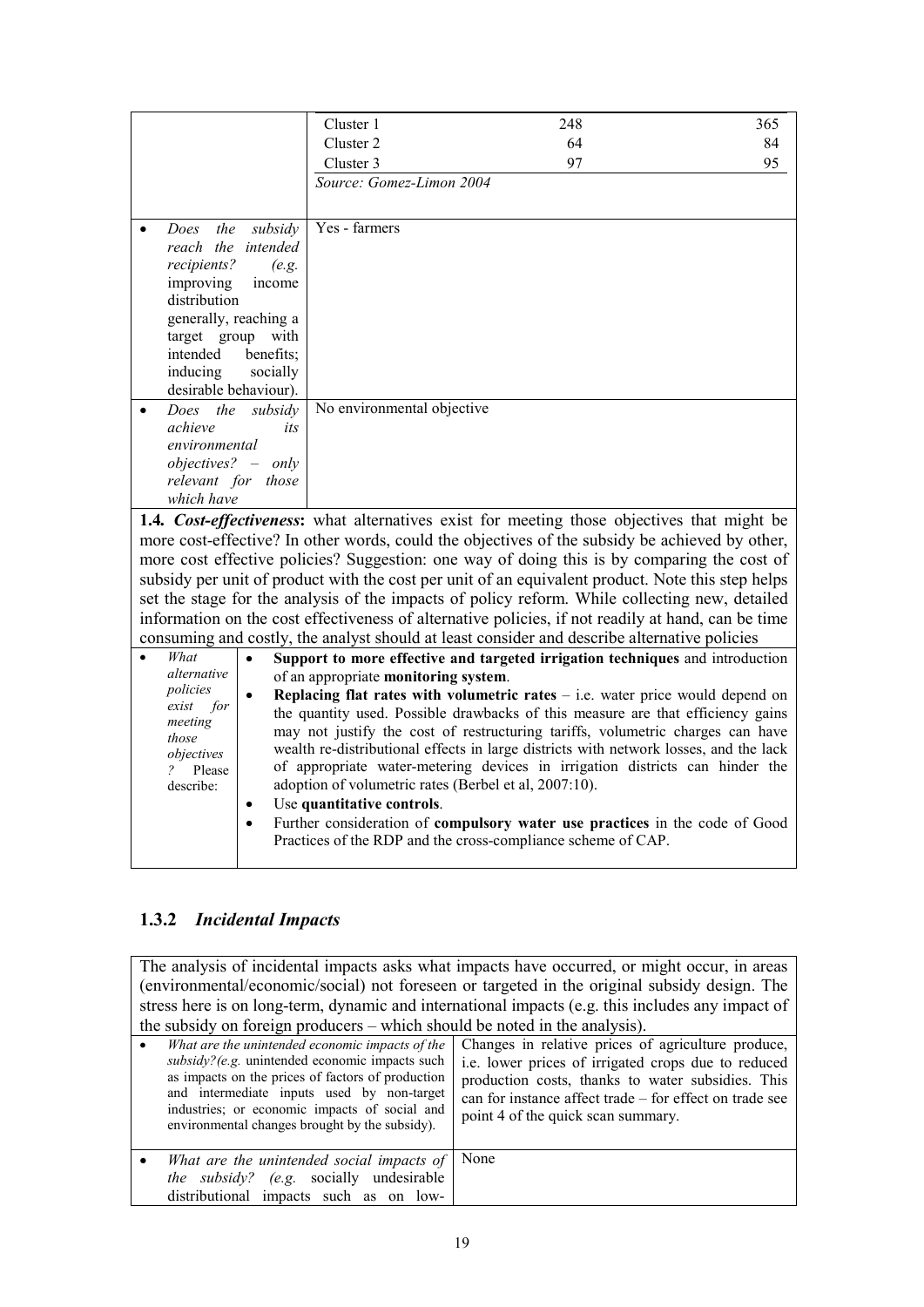| income consumers, on non-target population<br>generally, on developing country exporters).<br>In order to answer this question Barg et al.<br>(OECD, 2007) suggest describing<br>the<br>characteristics of the various social groups. <sup>6</sup>                                                                       |                                                                                                                             |
|--------------------------------------------------------------------------------------------------------------------------------------------------------------------------------------------------------------------------------------------------------------------------------------------------------------------------|-----------------------------------------------------------------------------------------------------------------------------|
| Are there any impacts on social groups in<br>third countries deriving from the existance<br>of the subsidy? If yes, describe them. Are<br>they important?                                                                                                                                                                |                                                                                                                             |
| What are the unintended environmental<br>impacts of the subsidy? These are mainly<br>linked to primary economic impacts –<br>changes in the levels of inputs and wastes<br>e.g. degradation of ecosystem services; loss<br>of biodiversity, synergistic effects. See also<br>your answer to linkage 3 in the quick scan. | The main impacts are water over abstraction and<br>increased pollution from fertilizers.<br>See quick scan 3.1 for details. |

## **1.3.3** *Long-Term Effectiveness*

<u>.</u>

Too often, a subsidy designed to solve a short term problem may easily become the cause of problems in the longer term. In this section, the analyst needs to ask whether the subsidy is merely treating the symptoms of a larger problem, or whether it actually addresses underlying causes. The assumption is that, if the former is true, the subsidy may in fact be delaying necessary structural change.

| Is the subsidy designed so<br>as to eventually address<br>the economic underlying<br>problems that gave rise to<br>its creation? e.g., by<br>spurring<br>innovation,<br>increasing resource<br><sub>or</sub><br>labour productivity<br><sub>or</sub><br>increasing the supply of a<br>public good? | No. Low charges eventually translate into poorly maintained water<br>infrastructures, which in turn reduce irrigators' competitiveness and<br>'capacity to pay'. Low water prices influences the selection of crops<br>leading to unsustainable patterns and low-value subsidised cultures<br>(Berbel et al, 2007). Low prices and per hectare tariffs do not provide a<br>market signal to use water efficiently, and as such do not incentivise the<br>modernisation of irrigation techniques.                                                                                                                                                                                                                                                                                                                                                                                                                                                                                                                                                                                                                                                                                                                                                                                                                          |
|----------------------------------------------------------------------------------------------------------------------------------------------------------------------------------------------------------------------------------------------------------------------------------------------------|---------------------------------------------------------------------------------------------------------------------------------------------------------------------------------------------------------------------------------------------------------------------------------------------------------------------------------------------------------------------------------------------------------------------------------------------------------------------------------------------------------------------------------------------------------------------------------------------------------------------------------------------------------------------------------------------------------------------------------------------------------------------------------------------------------------------------------------------------------------------------------------------------------------------------------------------------------------------------------------------------------------------------------------------------------------------------------------------------------------------------------------------------------------------------------------------------------------------------------------------------------------------------------------------------------------------------|
| Is the subsidy aimed at<br>addressing<br>underlying<br>social problems or to treat<br>symptoms, and therefore<br>perpetuating<br>social<br>a<br>'lock-in'?                                                                                                                                         | It addresses underlying social problems (i.e., farmers' poor welfare in<br>deprived areas). However, it does it in an untargeted way $-$ ie it is not<br>addressed to the specific cluster in need of support.<br>Subsidies to water services (mainly to construction of infrastructures)<br>benefit all $-$ i.e. farmers with high and low rents, big and small<br>landowners. Subsidies to farmers with revenues from 40,000 to 80,000<br>EUR/ha (common in the south coast - Ministerio del Ambiente, 2008)<br>are less justifiable from a social perspective as, arguably, they do not<br>address issues of equity or affordability. Moreover, there is an<br>opportunity cost for this water related to different potential users, since<br>in profitable areas urban uses compete with agricultural use and<br>environmental services (the latter information is due to be available in<br>the River Basin Plans expected in December 2009).<br>Subsidies to farmers in the interior with income of 300EUR/ha or less<br>(Ministerio del Ambiente, 2008) may make sense because otherwise<br>farmers will be driven away from agriculture, since the subsidies<br>removal might drive away less profitable crops in these deprived areas<br>(these are poor areas, although not all water deprived areas qualify as |

<sup>6</sup> Basically this question asks who gains and who loses? This analysis asks first whether a subsidy entails a net benefit or a net cost for non-target populations. Subsidies usually involve a transfer from one segment of the population to another something which may be justified on social welfare grounds, but which should be made explicit in any impact analysis. Ideally the transfer effects of any subsidy should be neutral or in the direction of a more-equal distribution of wealth or income (and distribution of non-income public goods), and should work to the benefit (or at least not the detriment) of socially marginalized populations.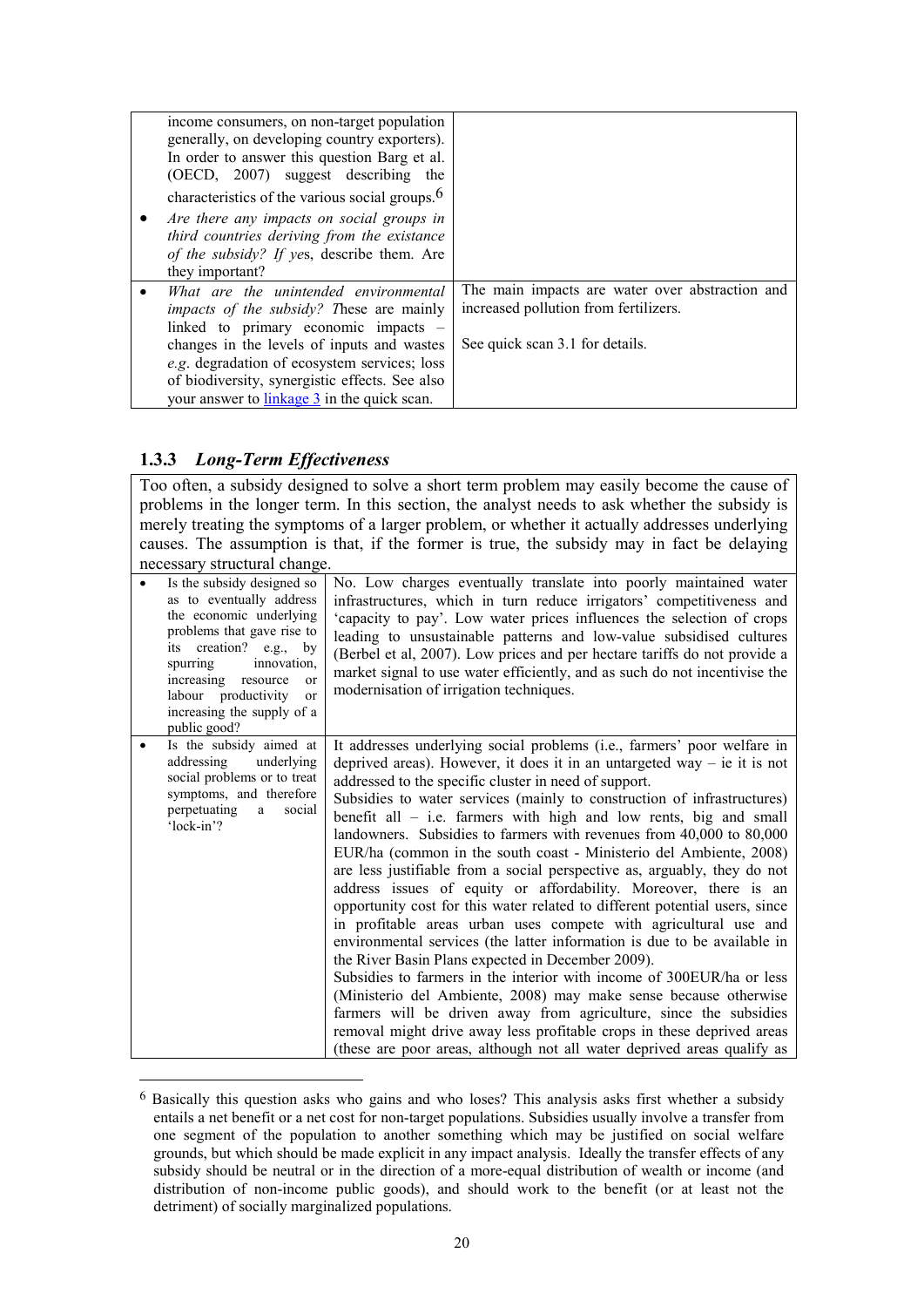|                                                                                                                                            | such).<br>Furthermore, water subsidies do not take into account the effect of water<br>availability in the long run. That is, although the subsidy provides some<br>financial support in the short run (i.e., if the subsidy were to be removed,<br>a decrease in farmers' income will be likely in the short run), a higher<br>water consumption induced by the subsidy may lead to reduced<br>availability of water in the future, leading to income losses in the long<br>run. |
|--------------------------------------------------------------------------------------------------------------------------------------------|-----------------------------------------------------------------------------------------------------------------------------------------------------------------------------------------------------------------------------------------------------------------------------------------------------------------------------------------------------------------------------------------------------------------------------------------------------------------------------------|
| Is the subsidy designed to<br>address<br>directly<br>the<br>environmental<br>problems<br>problems<br>facing<br>(e.g.<br>infant industries? | No.                                                                                                                                                                                                                                                                                                                                                                                                                                                                               |

# **1.3.4** *Policy Reform*

This is the final stage in the analytical framework. It involves highlighting the costs and benefits of the various options for reform, including outright elimination of the subsidy, phased elimination, changed policy design, and alternative measures. The analyst will also need to ask what sorts of flanking measures might be considered as a palliative complement to the various reform options.

| $\bullet$ | What would be the        | Increase of water prices is expected to lead to irrigation practices with less       |
|-----------|--------------------------|--------------------------------------------------------------------------------------|
|           | environmental,           | water loss – although CAP subsidies for certain water demanding crops may            |
|           | economic<br>and          | reduce the effectiveness of water price increases. However, the adoption of          |
|           | social impacts of        | those practices may require significant investment from farmers.                     |
|           | various scenarios        |                                                                                      |
|           | for reform of the        | The reform of water subsidies can take several forms. It can either be though an     |
|           | subsidy, including       | outright elimination or a phased elimination of the subsidy.                         |
|           | outright<br>elimination, |                                                                                      |
|           | phased                   | In case of <i>outright</i> elimination, the substitution of cultures with less water |
|           | elimination,<br>and      | intensive ones can be used as a flanking measure, if financial support and           |
|           | change in policy         | technical advice aimed at such substitution is provided by the authorities to        |
|           | design?<br>Would         | farmers simultaneously with the removal of the subsidies.                            |
|           | they differ from a       |                                                                                      |
|           | simple reversal of       | Alternatively, if a <i>phased</i> elimination is chosen, authorities can direct crop |
|           | incidental<br>the        | selection towards less water intensive cultures by providing financial support       |
|           | impacts discussed        | and technical advice without removing the subsidies immediately and wait for         |
|           | above?                   | the impact the change is due to have on water consumption. This is due to            |
|           |                          | involve slower progress in water efficiency than the scenario where substitution     |
|           |                          | of cultures is accompanied by the removal of the subsidies, since imposed            |
|           |                          | substitution of cultures might not be feasible. However, such approach involves      |
|           |                          | a smaller threat to farmers' income.                                                 |
|           |                          |                                                                                      |
|           |                          | If water demand is relatively inelastic, small increases of water prices might       |
|           |                          | have an important effect on the prices of agricultural products, the                 |
|           |                          | competitiveness and the income of farmers (Assimacopoulos, 2000). The                |
|           |                          | removal of the subsidy can lead to significant impact on farmers' income.            |
|           |                          | Berber et al (2000) estimates that farm income will decrease by about 40 per         |
|           |                          | cent before water demand decreases significantly. A reduction in the number of       |
|           |                          | crops available for farming can also lead to greater technical and economic          |
|           |                          | vulnerability of the agricultural sector. Employment is likely to be effected -      |
|           |                          | both directly on farms and indirectly on processing facilities.                      |
|           |                          |                                                                                      |
|           |                          | However, although water elasticity is generally low, it tends to differ across       |
|           |                          | different areas (e.g. technologies and crop alternatives available) and              |
|           |                          | conditions (e.g price range) (see also point 1.6 of section 1.1.1 above). It will    |
|           |                          | be crucial to identify the areas where water consumption will be more sensitive      |
|           |                          | to small price increases $-$ i.e. where the impact on income will be less            |
|           |                          | disruptive.                                                                          |
|           |                          |                                                                                      |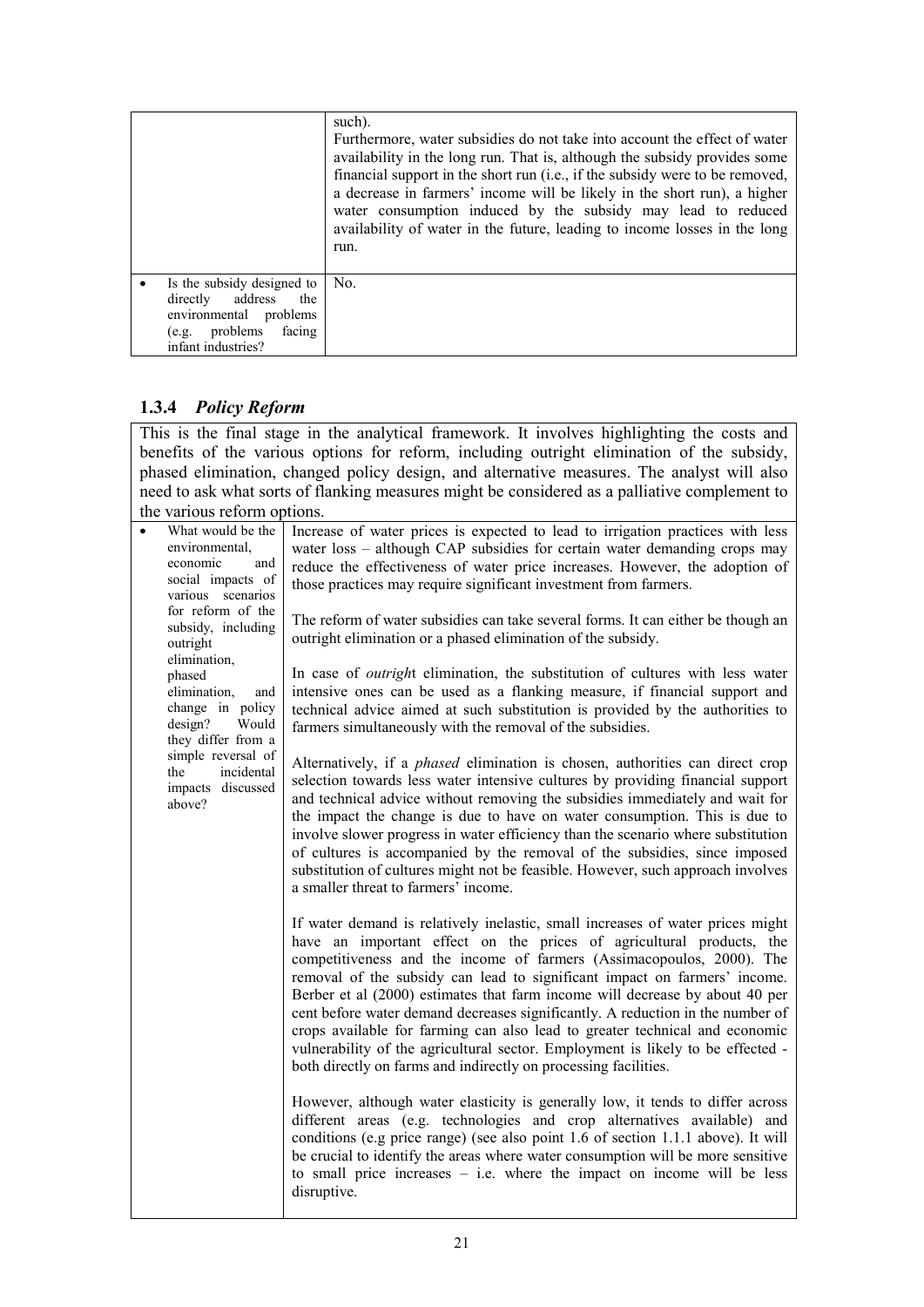|                                                                                                                                                                | For instance, income impacts are likely to be more pronounced where the most<br>obvious water saving techniques have already been implemented and land<br>characteristics do not allow for crop diversification. Farming flexibility<br>depends on cropping systems, productive patterns and farm size. There is an<br>optimum supply of water for each crop and the water production function is not<br>sensitive to price increases until a break-even point is surpassed, when a new<br>crop is introduced or farmers simply go for rain-fed crops. However, wasted<br>water can be reduced if appropriate technologies are introduced and crop<br>selection and diversification can be adapted according to soil characteristics<br>and water availability<br>The cases where technological improvement and crop diversification is<br>possible at lower cost should be prioritised for reform. These include more<br>productive regions that have not yet attained high water efficiency due to<br>technological innovation and old water districts with higher water allotments<br>and lower technological efficiency. Water demand instead is less elastic in<br>regions of low productive capacity and modern water districts (Varela-Ortega<br>et al, 1998:198). In these areas small reductions in water consumption appear<br>only when water prices are high, yields are sharply reduced, dry farming may<br>take place or land is abandoned and farm income decreases (Varela-Ortega,<br>1998:199).<br>Furthermore, it should be taken into consideration not only the short term<br>effects on farmer's income, but also the long term effects related to excessive<br>water use induced by subsidies. Farmers' income will likely be reduced in the<br>long run if water availability declines. Therefore a decrease of income today<br>(due to subsidy reform) may prevent future income drops due to water scarcity<br>- which in some case may be more dramatic and more difficult to predict than<br>'controlled' impacts induced by reform.<br>Taking into account the uncertain effect that an outright removal might have on<br>crop selection and farmers' income, and the risk that some farmers may be<br>driven out of activity, such a radical approach might not be recommended even<br>if flanking measures are implemented.<br>Due to socio-economic impacts, phased elimination of subsidies might be<br>preferred to outright removal. Phased elimination can take the form of a change<br>in the design of water price with the introduction of raising blocks (volumetric) |
|----------------------------------------------------------------------------------------------------------------------------------------------------------------|--------------------------------------------------------------------------------------------------------------------------------------------------------------------------------------------------------------------------------------------------------------------------------------------------------------------------------------------------------------------------------------------------------------------------------------------------------------------------------------------------------------------------------------------------------------------------------------------------------------------------------------------------------------------------------------------------------------------------------------------------------------------------------------------------------------------------------------------------------------------------------------------------------------------------------------------------------------------------------------------------------------------------------------------------------------------------------------------------------------------------------------------------------------------------------------------------------------------------------------------------------------------------------------------------------------------------------------------------------------------------------------------------------------------------------------------------------------------------------------------------------------------------------------------------------------------------------------------------------------------------------------------------------------------------------------------------------------------------------------------------------------------------------------------------------------------------------------------------------------------------------------------------------------------------------------------------------------------------------------------------------------------------------------------------------------------------------------------------------------------------------------------------------------------------------------------------------------------------------------------------------------------------------------------------------------------------------------------------------------------------------------------------------------------------------------------------------------------------------------------------------------------------------------------------------------------------------------------------------------|
|                                                                                                                                                                | tariffs or a zero price for a first block of consumption. Both solutions would not<br>discriminate among farmers with different incomes and, consequently, different<br>needs of support.                                                                                                                                                                                                                                                                                                                                                                                                                                                                                                                                                                                                                                                                                                                                                                                                                                                                                                                                                                                                                                                                                                                                                                                                                                                                                                                                                                                                                                                                                                                                                                                                                                                                                                                                                                                                                                                                                                                                                                                                                                                                                                                                                                                                                                                                                                                                                                                                                    |
|                                                                                                                                                                | A first block price-free can be set equivalent to what might be considered the<br>minimum average consumption necessary for the cultures deemed appropriate<br>for the region according to the technological status quo. However, this<br>approach has a drawback. It does not provide an incentive to technological<br>development and the adoption of new technical solutions until higher levels of<br>consumption are reached. Such stimulus might be provided when raising<br>blocks (volumetric) tariffs are adopted, since lower levels of consumption<br>represent lower water costs that can be cashed by farmers through lower prices<br>for final products. Therefore, raising blocks (volumetric) tariffs seem to be the<br>preferable option. These tariffs can be improved if they are tailored taking into<br>account the water necessary to cultivate the species most adequate to the region<br>and the level of technological development available.                                                                                                                                                                                                                                                                                                                                                                                                                                                                                                                                                                                                                                                                                                                                                                                                                                                                                                                                                                                                                                                                                                                                                                                                                                                                                                                                                                                                                                                                                                                                                                                                                                       |
| Where<br>negative<br>impacts<br>are<br>predicted,<br>what<br>sorts of flanking<br>measures might be<br>helpful<br>ın<br>addressing<br>the<br>negative impacts? | Both social and economic negative impacts are expected to follow the removal<br>of water subsidies, especially in terms of reduced farmers' income, reduced<br>level of employment and, in extreme cases, land abandonment. Negative<br>impacts can be addressed either through<br>flanking measures that support the removal of water subsidies,<br>1)<br>reducing the negative impact this removal might have on farmers'<br>income (for instance, financial means could be made available to                                                                                                                                                                                                                                                                                                                                                                                                                                                                                                                                                                                                                                                                                                                                                                                                                                                                                                                                                                                                                                                                                                                                                                                                                                                                                                                                                                                                                                                                                                                                                                                                                                                                                                                                                                                                                                                                                                                                                                                                                                                                                                              |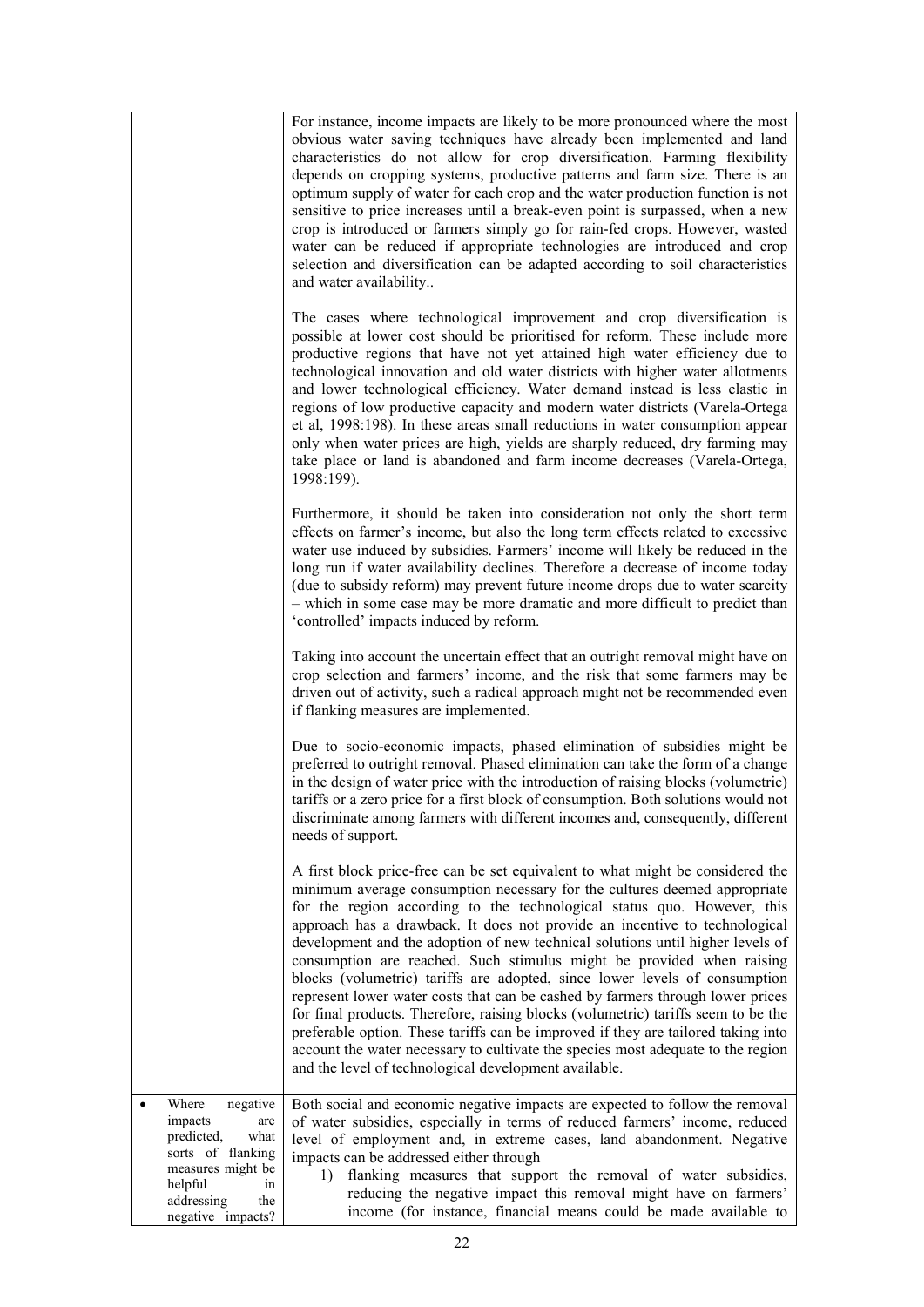| Conditions<br>for<br>necessary<br>successful                                                                                                                                                                                                                                                                                                                                                                                                                                                 | farmers for investment either through direct allowances or cheap<br>credit; capital costs could be lowered in an amount proportional to the<br>subsidies removed);                                                                                                                                                                                                                                                                                                                                                                                                                                                                         |
|----------------------------------------------------------------------------------------------------------------------------------------------------------------------------------------------------------------------------------------------------------------------------------------------------------------------------------------------------------------------------------------------------------------------------------------------------------------------------------------------|--------------------------------------------------------------------------------------------------------------------------------------------------------------------------------------------------------------------------------------------------------------------------------------------------------------------------------------------------------------------------------------------------------------------------------------------------------------------------------------------------------------------------------------------------------------------------------------------------------------------------------------------|
| transition<br>have<br>been analysed by<br>Cox A. in OECD<br>2007, also some<br>of<br>examples<br>compensation have<br>been included in<br>IEEP et al. (2007)                                                                                                                                                                                                                                                                                                                                 | compensatory measures that make up for the farmers' income loss<br>2)<br>following the removal of water subsidies in sustainable ways. For<br>instance, farmers improving substantially their water efficiency can be<br>rewarded by being eligible for water premium tariffs or being allowed<br>to delay their move to the next price block when raising blocks<br>(volumetric) tariffs apply.                                                                                                                                                                                                                                           |
|                                                                                                                                                                                                                                                                                                                                                                                                                                                                                              | Measures that address negative economic impacts through production changes<br>(e.g., adoption of new technologies and production processes, introduction of<br>new cultures with crop replacement and crop diversification) that improve<br>farmers' competitiveness and consequently support farmers' income should be<br>preferred to the ones that address primarily farmers' income. This is so since<br>the former tend to be transitory, enabling the individuals to recover or improve<br>their initial income without further support in the medium term, whilst the<br>latter tend to delay the adaptation to the new conditions. |
|                                                                                                                                                                                                                                                                                                                                                                                                                                                                                              | Among the means that could be used to provide flanking and compensatory<br>measures are national and regional funds now used to finance irrigation<br>equipment and water prices. It would be useful to divert these funds to<br>supplement CAP<br>cross-compliance<br>measures<br>and<br>implement<br>crop<br>diversification, drip irrigation techniques accompanied by quantitative controls<br>as well as complementary measures of rural development that will ensure the<br>maintenance of rural livelihoods in the area.                                                                                                            |
| What would be the<br>$\bullet$<br>impacts of subsidy<br>reform on trade?<br>Would<br>the<br>removal<br>οf<br>a<br>subsidy have spill-<br>over effects, i.e.<br>favouring<br>production<br>overseas,<br>favouring industry<br>abroad?<br>moving<br>And what would<br>be impacts<br>on<br>balance on<br>the<br>environment<br>describe<br>(please<br>your assumptions<br>base your<br>and<br>on<br>answer<br>a<br>literature review -<br>clearly specifying<br>the<br>literature<br>consulted) | Subsidy removal could affect 'virtual water'. Changes in crop plans could lead<br>to importing water-intensive products in areas where the price of water is very<br>high and exporting products which do not require so much water (Velázquez,<br>2006). However, this might not happen in Spain in water deprived areas with<br>high value added farming until a very high water price is reached and farmers<br>stop their activity rather than change their crop selection.                                                                                                                                                            |

| Summary of the application of the integrated assessment to the case study |                                                                          |                                                             |  |
|---------------------------------------------------------------------------|--------------------------------------------------------------------------|-------------------------------------------------------------|--|
|                                                                           | Is the subsidy currently justified by any<br>relevant market failure     | N <sub>0</sub>                                              |  |
|                                                                           | 2. If yes, is there an alternative way to<br>tackle that market failure? |                                                             |  |
| 3.                                                                        | Is the subsidy currently justified by any                                | Not in all cases. It might be justified to support farmers' |  |